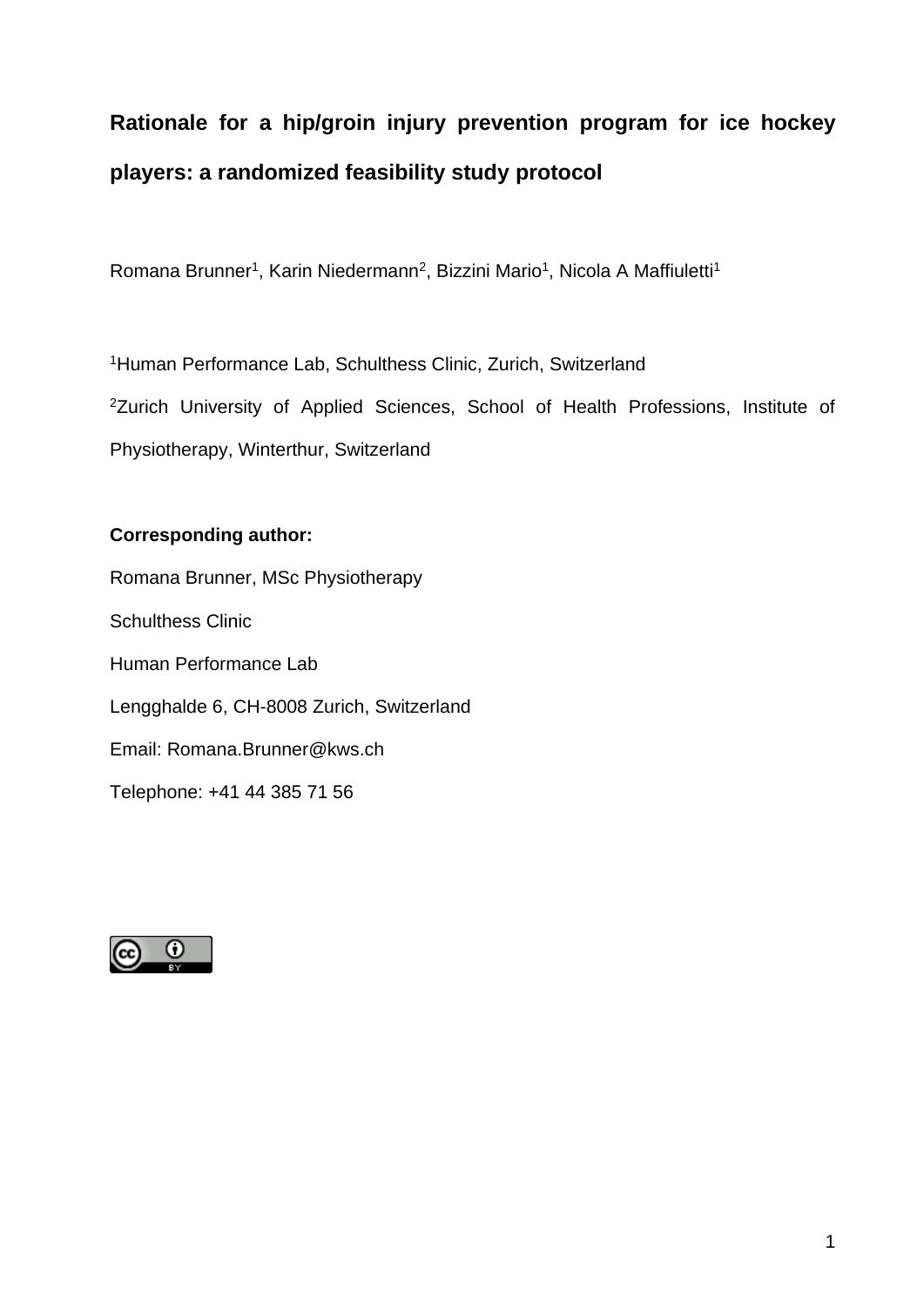#### **ABSTRACT**

**Objective** To define a plan for evaluating the feasibility of a hip/groin injury prevention program for ice hockey teams in preparation for a prospective cluster, randomized controlled trial.

**Background** Ice hockey players are at high risk of sustaining traumatic and overuse injuries, especially around the hip/groin region. Muscle weakness surrounding the hip joint has been identified as a risk factor for groin-related pain. However, injury prevention research in ice hockey is scarce. Only one previous investigation showed that an exercise prevention program significantly reduced the incidence of adductor muscle strains in professional ice hockey players. The feasibility of a hip/groin injury prevention program applied to one youth ice hockey team during a preparatory phase and consecutive season needs to be evaluated.

**Design** A cluster-randomized feasibility study protocol.

**Methods** Participants will be cluster randomized to either the intervention or control group. Feasibility will be based on the recruitment and dropout rates, use and adherence to the intervention, responsiveness and number of adverse events.

**Intervention** The hip/groin injury prevention program comprisesthe Copenhagen adduction exercise and ice hockey-specific functional strength and balance exercises. Each player will also perform individual strength exercises for each hip muscle group in the case of an identified hip muscle strength deficit.

**Discussion** High participation and low dropout rates, high program use and adherence as well as high responsiveness of players and staff members are expected to be achieved. Biases, e.g. contamination, injury reporting, that may occur will be addressed to minimize their risk when evaluated on a larger scale.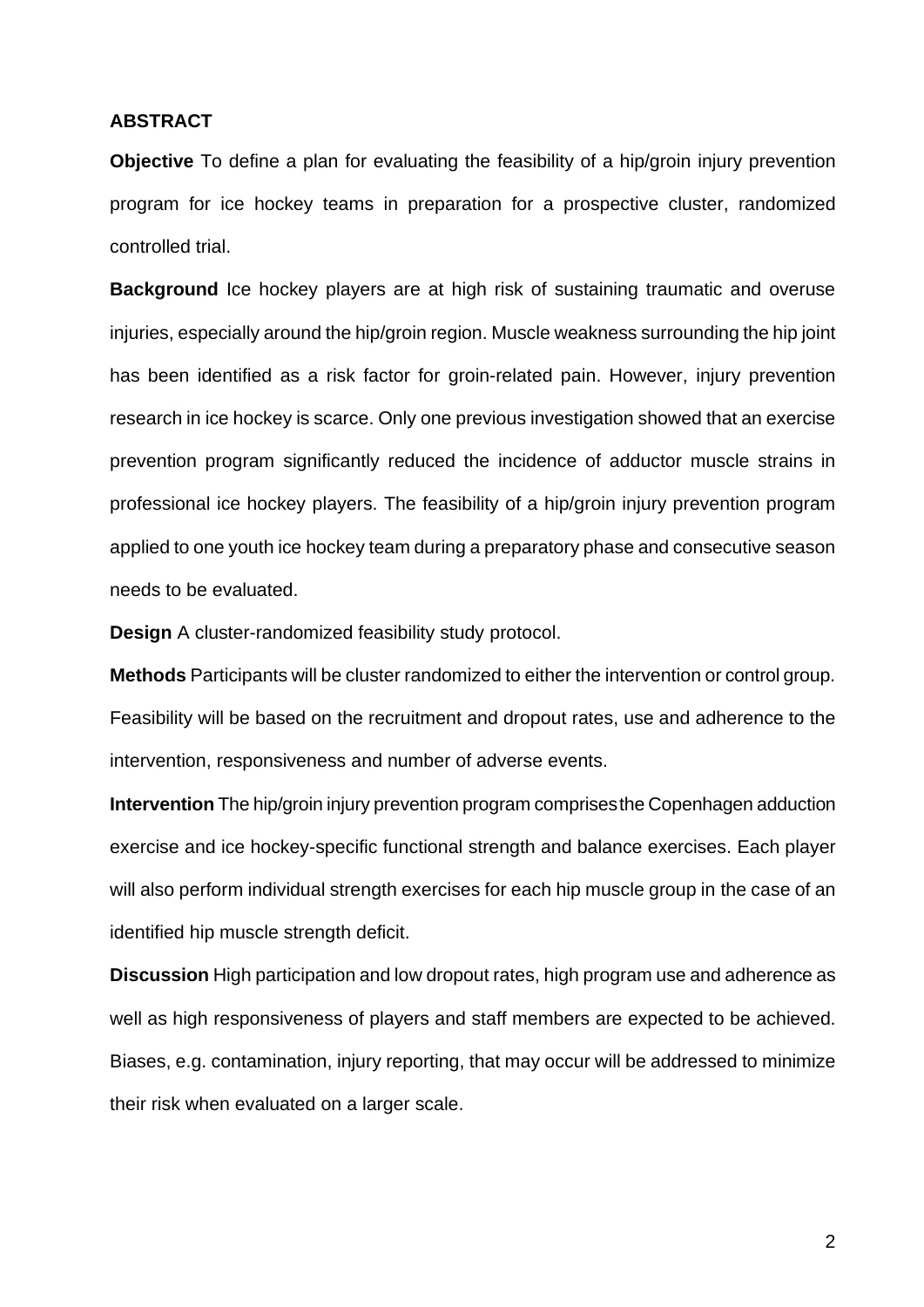#### **INTRODUCTION**

Ice hockey players are at high risk of sustaining traumatic and overuse injuries that mainly affect the head and the lower extremity, especially at the hip/groin region.<sup>1-7</sup> The incidence of traumatic time-loss hip/groin/thigh injuries and the prevalence of overuse hip/groin problems in elite and professional ice hockey players have been reported to range between 10% and 23% and between 16% and 69%, respectively. 2-4 6 7 Long-lasting hip/groin problems can result in physical impairment, reduced ice hockey performance, loss of playing time and chronicity.<sup>37-10</sup> Furthermore, these outcomes may lead to a high financial burden for the athlete's employer as well as the health care system.<sup>10</sup> Ice hockey players might potentially benefit from injury prevention strategies focused on the hip/groin area,<sup>3</sup> yet injury prevention research in ice hockey is scarce. Only one previous investigation showed that an exercise prevention program can significantly reduce the incidence of adductor muscle strains in professional ice hockey players.<sup>11</sup> Muscle weakness, i.e. a deficit in maximal voluntary muscle strength, surrounding the hip joint has been identified as a risk factor for groin-related pain.<sup>12 13</sup> It is therefore important to develop an injury prevention program for ice hockey players that targets muscle strength in the hip/groin area, in order to reduce the incidence and prevalence of both traumatic and overuse injuries. 3-5

According to implementation science, an injury prevention program should be performed by all ice hockey players, not just those identified through screening as "at risk" for a specific injury.14 15 In particular, athletes aged between 12-25 years who participate in high-risk sports such as ice hockey may benefit from injury prevention programs.<sup>14</sup> Implementation of an injury prevention program early in their career might facilitate program adherence due to the implemented program routine. Multicomponent training programs for team sport athletes are most effective when implemented as a dynamic warm-up not only during the preparatory phase, but also throughout the season.<sup>14 16</sup> All ice hockey players ought to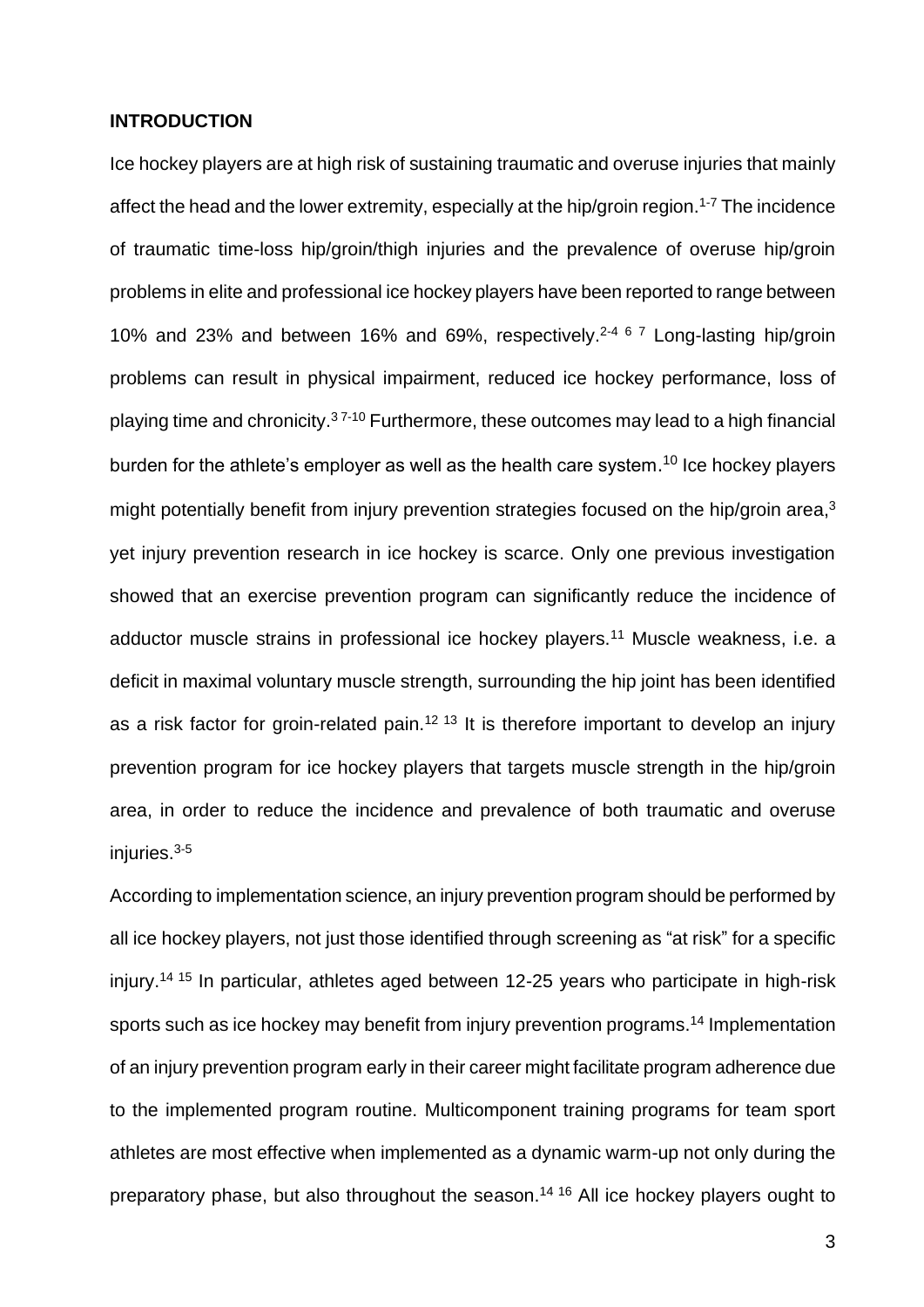benefit from injury prevention exercises for the hip/groin regardless of playing position and player characteristics, i.e. age, nationality, previous injuries. 3 17 It is important, however, to assess player and staff member facilitators and barriers that contribute towards adherence to an injury prevention program, so as to evaluate the program's effectiveness and its future implementation in teams.<sup>17</sup> A previous investigation showed that players and staff members reported a perceived benefit of such a program and that a program of 15 minutes 3 times a week is feasible; both were considered as important facilitators towards the uptake and adherence of an injury prevention program in ice hockey teams. <sup>17</sup> It is also important to evaluate program feasibility while incorporating all included stakeholders of an ice hockey team. The distinct stakeholders can be classified on three different levels: (1) the sports chief on the macro level who is part of the team management; (2) the head or assistant coach and medical staff, i.e. physicians, massage therapists, physiotherapists, athletic trainers, on the meso level who are responsible for program delivery; and (3) the players at the micro level who are the program end-users and beneficiaries. The feasibility of a program needs to be previously assessed on all three team levels as well as at the nationwide level involving, in this case, the Swiss Ice Hockey Federation (SIHF) to act on the highest level of the sports delivery hierarchy.<sup>18</sup>

Overall, the aim of this feasibility protocol is to propose and evaluate an evidence-based hip/groin injury prevention program for ice hockey players due to the high prevalence of traumatic and overuse injuries affecting this body region. Design issues for conducting a cluster, randomized controlled trial (RCT) in ice hockey teams in the near future will also be evaluated. This protocol is based on the CONSORT statement for feasibility studies.<sup>19</sup>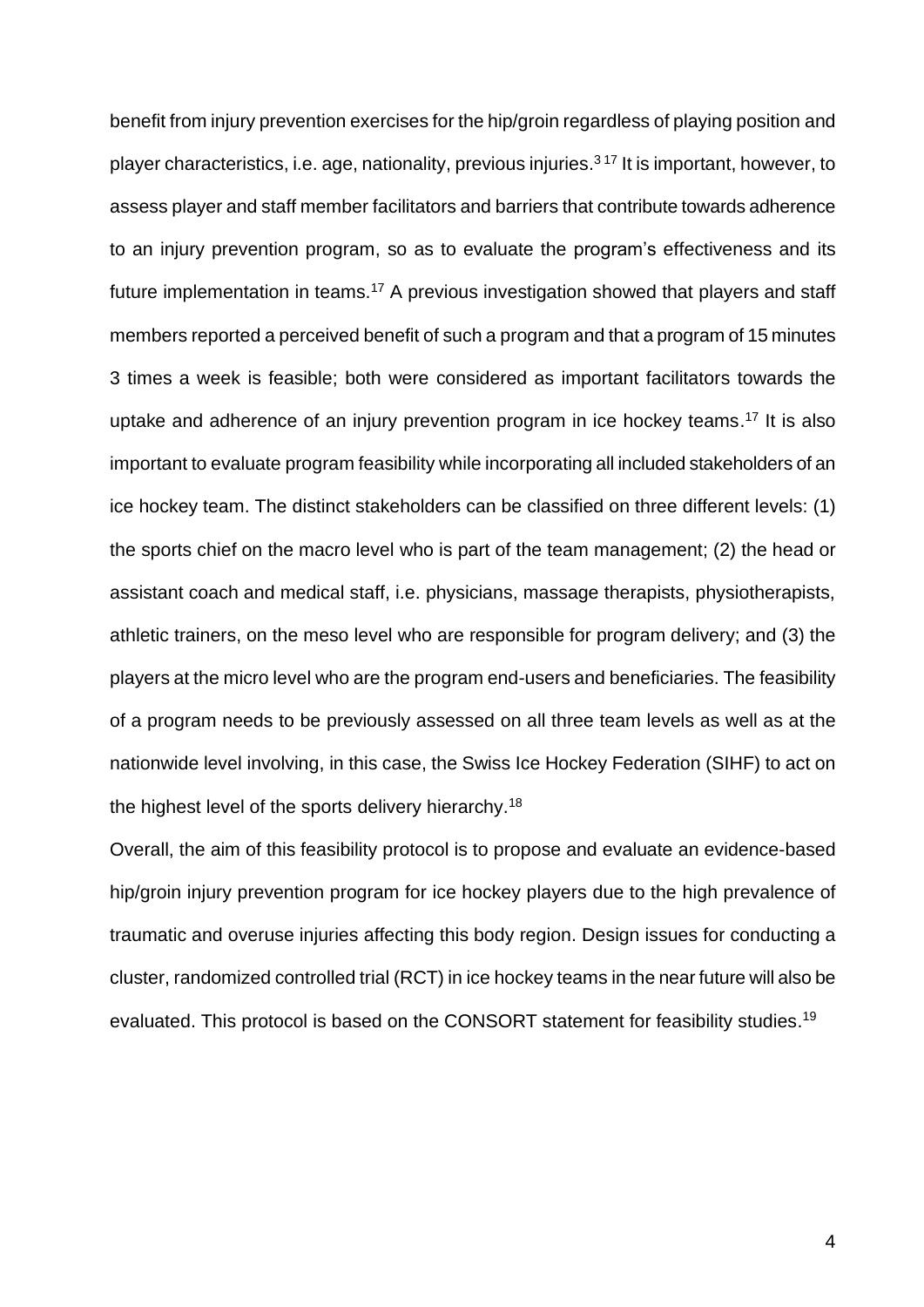#### **METHODS**

#### *Study design*

The hip/groin injury prevention program will be evaluated using a cluster RCT design, where each team represents a cluster. Randomization of participants in the same team will not be practical in this study due to possible high contamination rates.<sup>20</sup> Hence, a training program in a team setting is naturally applied at a cluster level, which has the advantage of ensuring external validity of the trial results.20 21

#### *Objectives*

The main objective of this protocol is to plan the evaluation of the feasibility of a hip/groin injury prevention program for ice hockey players in order to conduct a prospective study on a larger scale. Feasibility will be based on the recruitment and dropout rates, number of adverse events, responsiveness, i.e. satisfaction, appreciation and acceptability of the program, and use and adherence to the intervention.

#### *Participants*

Two teams of the highest ice hockey junior level in Switzerland will be recruited to participate in the feasibility study. Inclusion criteria will be the ability to understand written/oral German or English and provide informed consent to use the collected data for research purposes. Exclusion criteria for players will be previous injuries to the hip/groin that prevent full participation during the preparatory phase. Parental consent will be required to participate in the study for all players younger than 18 years of age. Approval for this study will be obtained by the local ethics committee.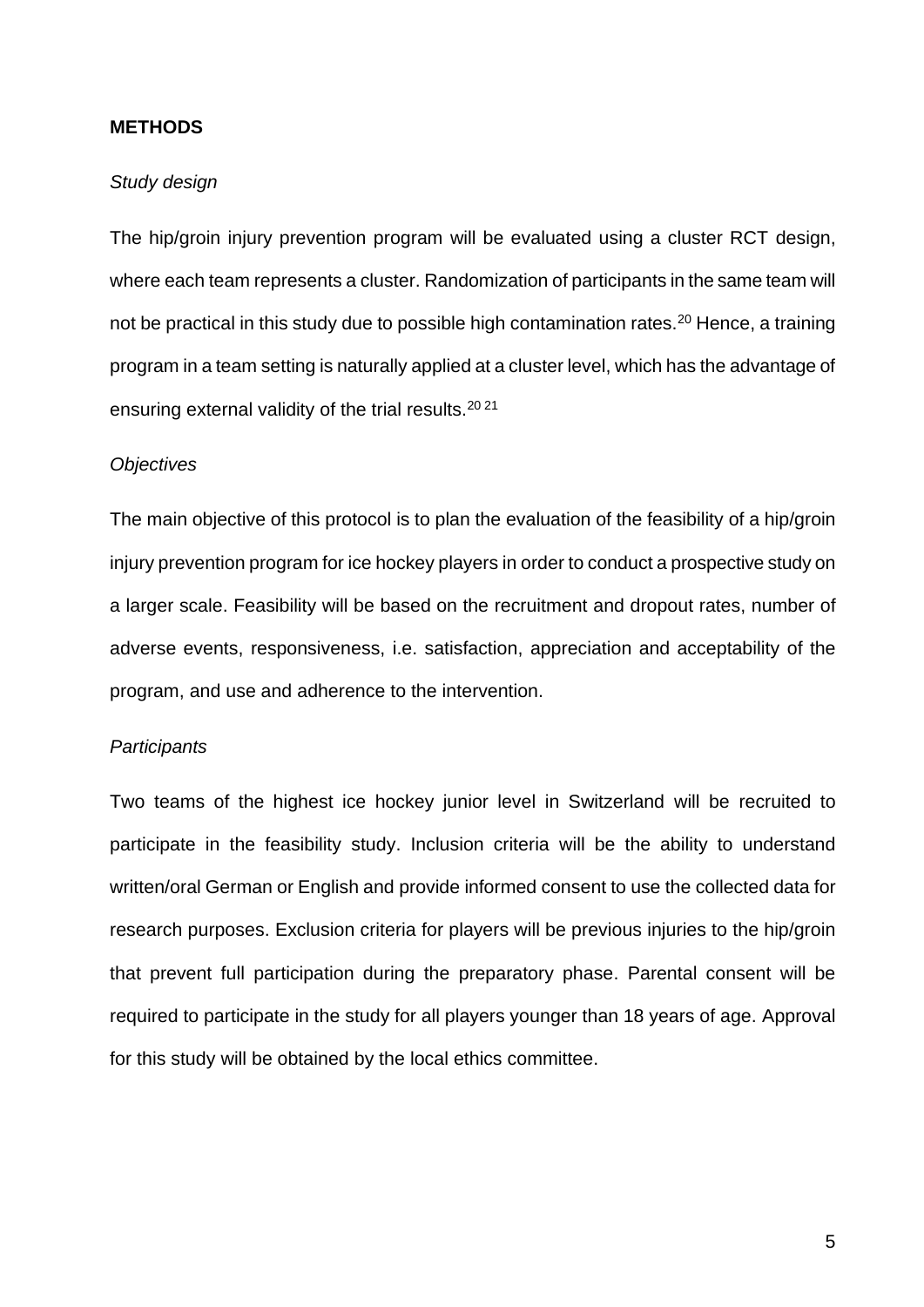#### *Injury prevention exercise program development*

The specific exercises of the program were selected after reviewing the available literature on hip/groin injury prevention while also considering the previously identified contextspecific barriers and facilitators for program adherence.<sup>17 22 23</sup> The injury prevention program will be proposed to medical team members, i.e. athletic trainers, physiotherapists and team captains of the National and Junior Leagues of the German speaking part of Switzerland, and discussed in form of a stakeholder dialogue approach $^{24}$  within each team to achieve consensus on the program, e.g. appropriate exercise progression, hockeyspecific exercises.<sup>25</sup> One of the key elements for ensuring future program implementation and adherence is to actively involve different stakeholders in the associated activities, which range from needs assessment through to planning for implementation and conducting evaluation.<sup>25-27</sup> We will therefore involve medical staff members and team captains in the development process of the program in order to reach program agreement and to enhance program adherence for future implementation.<sup>22 25</sup> 28

#### *Recruitment and randomization*

Prior to recruiting players of the two ice hockey teams, informed consent will be obtained from the staff members of each team, i.e. sports chief, head coach, physiotherapist and athletic trainer. The participating teams will be randomized either to the control or intervention group after obtaining player informed consent.

#### *Procedure*

The study period will last approximately one year, which includes a preparatory phase (June until August) and a consecutive season (September until April). Prior to the beginning of the preparatory phase, agreement on the program must be reached by the different medical team members. The hip/groin intervention will be applied during the preparatory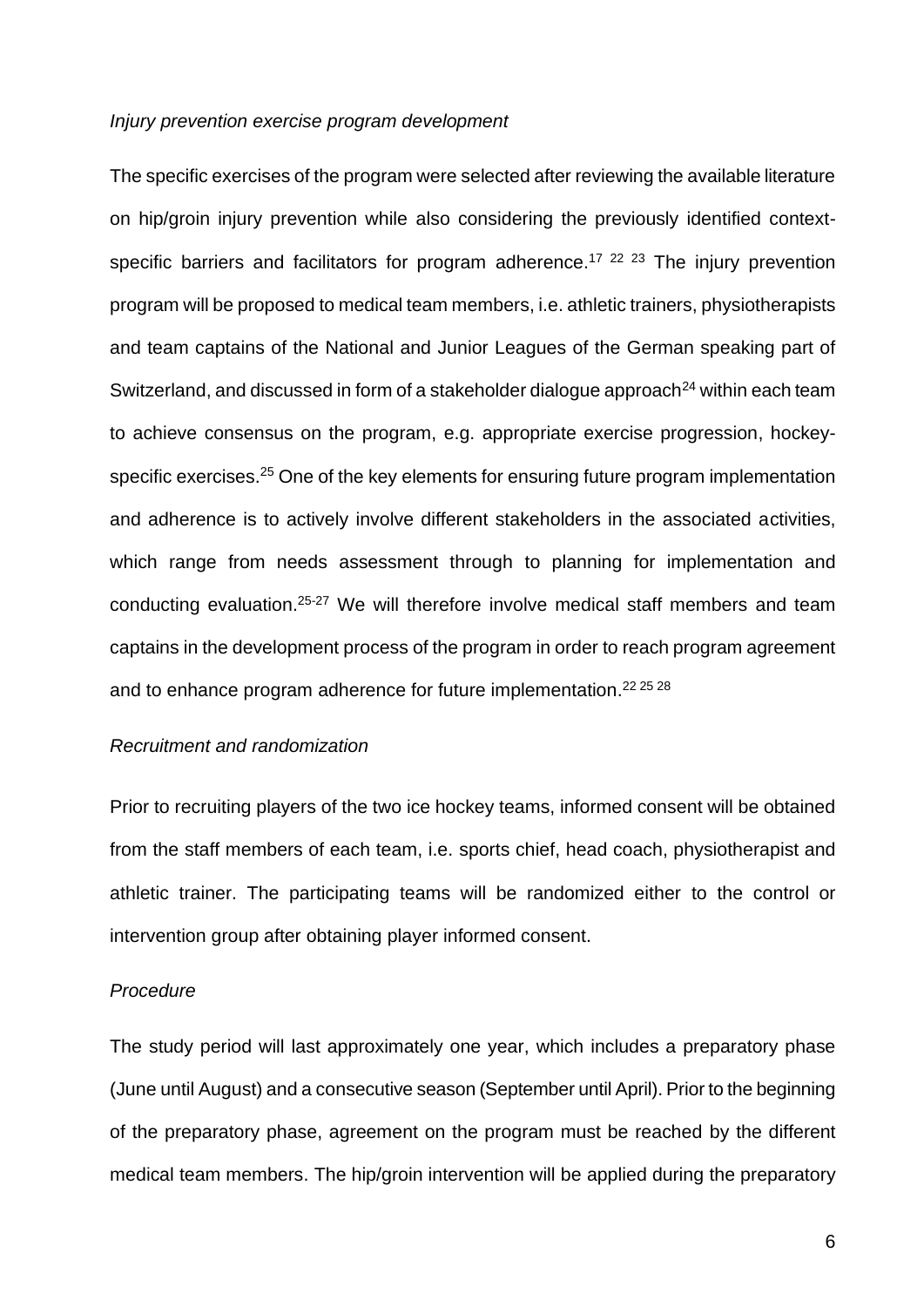phase as well as during the ice hockey season to one of the participating teams. <sup>16</sup> The program deliverer, i.e. athletic trainer, will supervise the exercise performance of the intervention team. At baseline, all participating ice hockey players will be screened for postseason injuries, e.g. back or lower extremity injuries during the last 6 weeks, using a medical baseline questionnaire. All players of the intervention team will be screened by the team physiotherapist for potential hip muscle strength deficits, i.e. muscle weakness. During the study period, one person from each team's medical staff, i.e. physiotherapist or massage therapist, will be responsible for the data collection of hip/groin overuse and traumatic injuries sustained by all participating ice hockey players.

#### *Intervention*

The following intervention is described according to the Consensus on Exercise Reporting Template (CERT).<sup>29</sup> The detailed description of the exercises and various intensity levels is shown in Table 1.

**Execution:** The hip/groin injury prevention program for ice hockey players will be performed in the training room/hallway of the ice hockey arena as a part of the regular warm-up before a training session or game using the minimum and most basic equipment, i.e. different elastic bands.

**Dosage:** The program will be performed at least 3 times per week during the preparatory phase as well as during the consecutive season. <sup>16</sup> In total, the warm-up will last 20-25 minutes, of which 10-15 minutes<sup>17</sup> will be devoted to hip/groin exercises and 5-10 minutes to endurance exercise, e.g. cycling. The prevention exercises contain three levels of intensity, of which the first level is for symptomatic players only. All players begin the program on the second level of intensity and progress to the third level. The program deliverer will adjust the exercise intensity as determined by the player's ability to complete 2-3 sets of 10-15 repetitions of an exercise with excellent movement quality and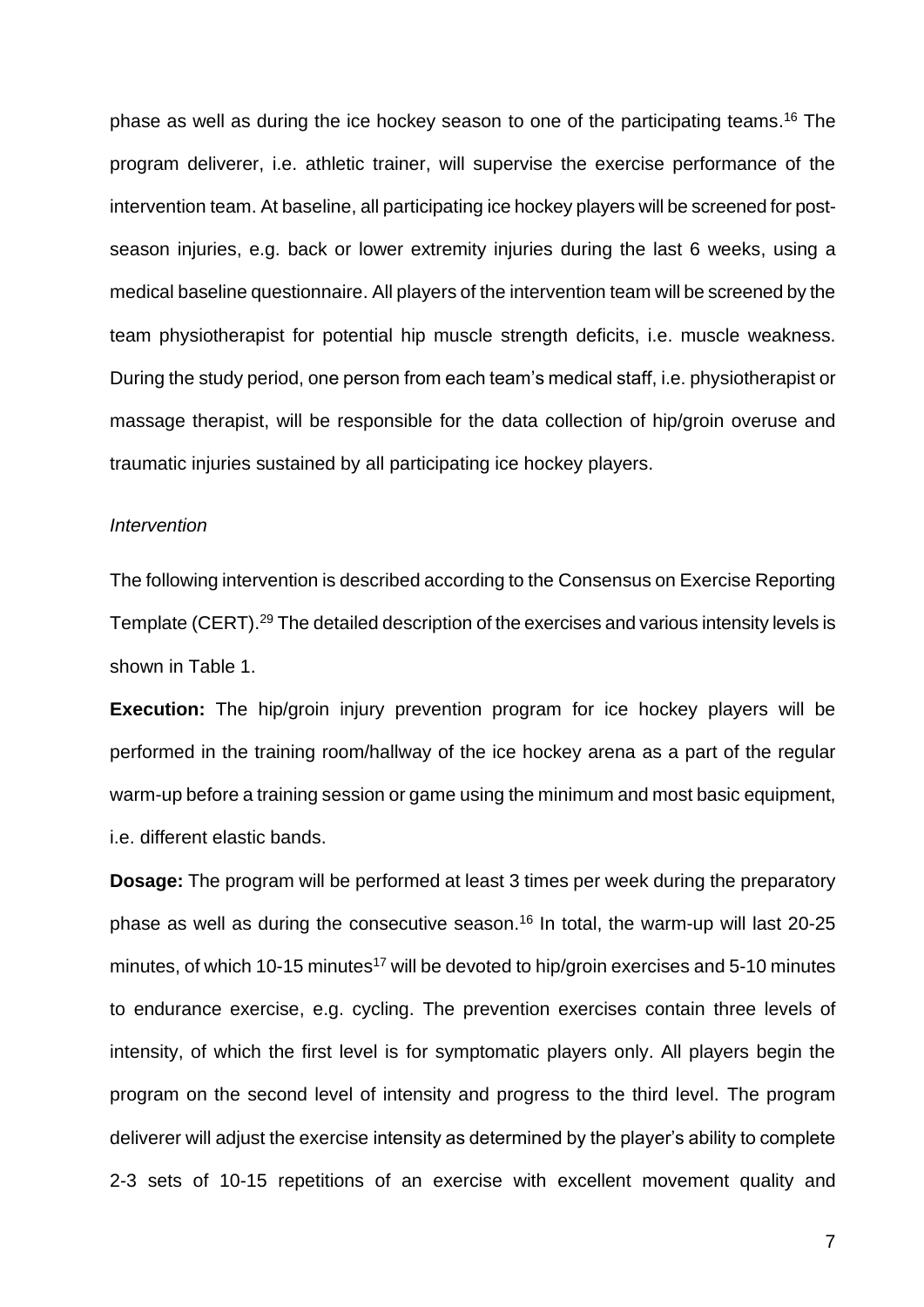technique.<sup>30</sup> Progression will be achieved by changing from simple to more hockey-specific complex exercises. For symptomatic players, the level of intensity can be adapted based on the level of pain assessed on a 0-10 visual analog scale (VAS), where 0 indicates 'no pain' and 10 'pain as bad as it could be'. Pain up to 2 on the VAS will be considered 'safe', i.e. green zone, allowing a progression to a higher level of intensity; pain up to 5 on the VAS will be considered 'acceptable', i.e. yellow zone, no progression of the level of intensity; and pain above 5 on the VAS will be considered 'high risk', i.e. red zone, first level of intensity with careful supervision of the physiotherapist.<sup>30</sup>

**Assessments:** Isometric maximal voluntary contraction (MVC) strength of specific hip muscles will be quantified at baseline and bimonthly in the case of one of the following deficits: (1) strength deficit greater than 10% compared to the contralateral side for any given measurement;<sup>31</sup> or (2) strength deficit greater than 10% compared to normative data of hip muscle strength in ice hockey players; $32$  or (3) strength reduction of more than 15% compared to the previous strength assessment<sup>33</sup> as identified by the team physiotherapist who will instruct the player to ensure high-quality exercise performance.

MVC strength will be quantified with a stabilized dynamometer using external belt-fixation (Nicholas Manual Muscle Tester, Lafayette Inc., Lafayette, IN, USA)<sup>34</sup> in a randomized order for hip adductors, abductors, extensors, flexors, internal rotators and external rotators as well as for knee flexors. Hip adductor and abductor muscle strength will be assessed in the side lying position, hip extensor and knee flexor strength will be assessed in the prone position, and hip flexor strength as well as internal and external rotation muscle strength will be assessed in the sitting position with the hip in 90 degrees of hip flexion as described by Thorborg *et al*. <sup>35</sup> For all hip strength assessments, the participants will stabilize themselves by holding the sides of a treatment table with their hands. $34$  No accessory movements of other body parts than the testing limb will be allowed.<sup>34</sup> For each muscle group, two submaximal contractions will be performed for warm-up and familiarization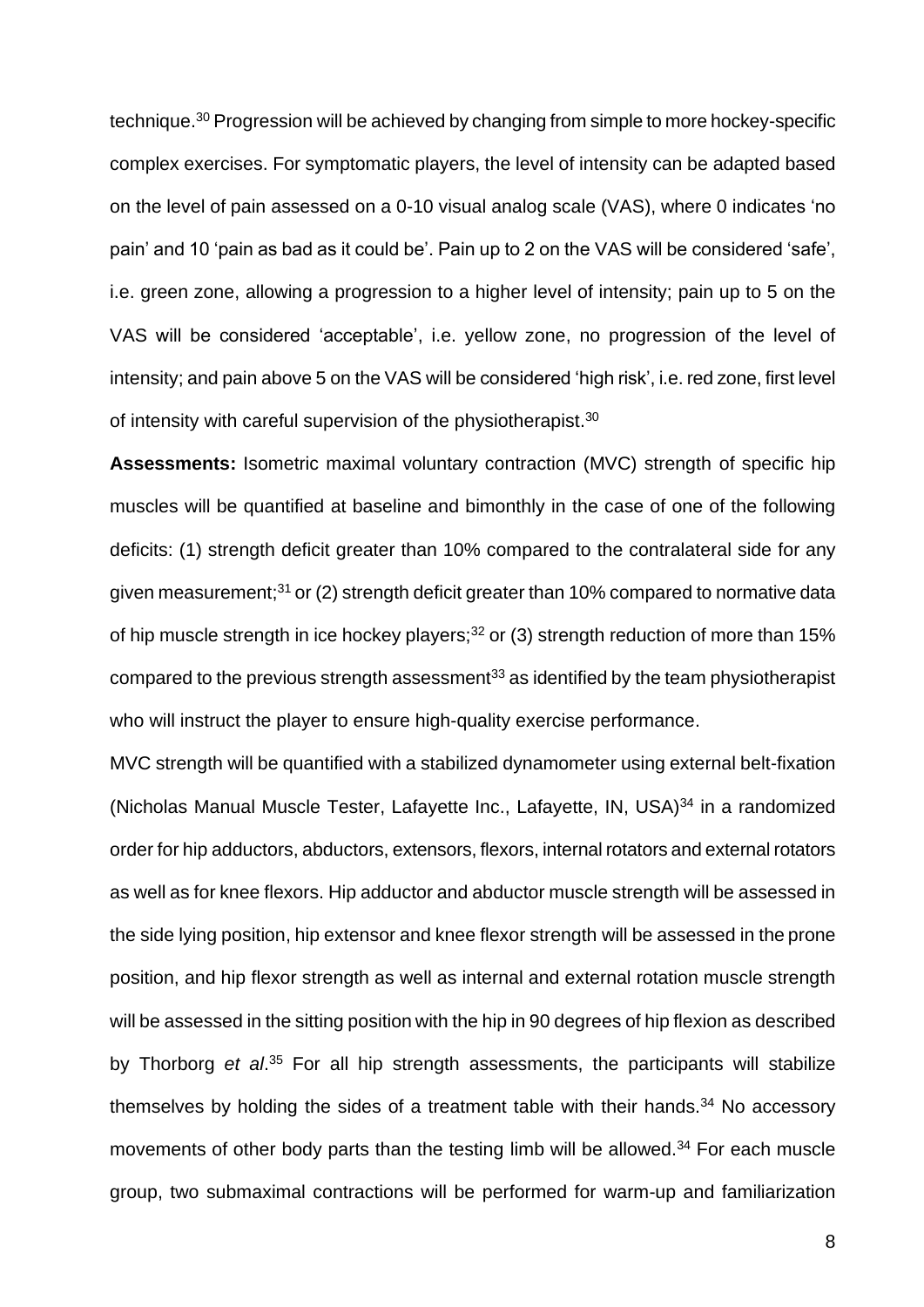purposes. Players will then perform 3-4 MVCs during which they will be asked to perform maximal efforts for 3-4 seconds with a gradual build-up of force. Rest time between trials will be 30-60 seconds. Verbal encouragement will consistently be provided by the physiotherapist. Only the highest MVC will be considered for analysis. Muscle strength assessments will last approximately 45 minutes per player.

**Intervention exercises:** The first part of the program consists of seven standardized exercises: the Copenhagen adduction exercise<sup>36</sup> as well as ice hockey-specific functional strength and balance exercises for the hip/groin. The isolated hip adductor exercise was included in the standardized part of the program because ice hockey players are particularly susceptible to adductor muscle strains.<sup>6 11 37</sup> Lower extremity strength is important for skating strides, acceleration, turning and stopping, and assists dynamic balance and stability that essentially protects players from injuries.<sup>38</sup> We therefore included functional hip strength exercises that are based on previously described strength and conditioning principles38 39 as well as on rehabilitation programs for ice hockey players after adductor muscle strains<sup>37</sup> and femoroacetabular impingement (FAI) surgery.<sup>4041</sup> Balance is critical to all ice hockey activities, but is often overlooked and not a main focus in training sessions.<sup>39</sup> To achieve balance, training of the accessory muscles around the pelvis and lower extremities are important.<sup>39</sup> We therefore included single-leg balance exercises with the focus on balancing while moving, which is vital in hockey.<sup>39</sup> The greatest risk factor for traumatic injuries has been identified as collisions with the opponent's body<sup>1 2 42-46</sup> hence we included a balance exercise with external perturbation to enhance stability.

*Individualization:* The second part of the program includes selected strength exercises for each hip muscle group. These exercises are less hockey-specific because the aim is to address a specific hip muscle group deficit. In the case of an identified hip muscle strength deficit, the player will perform additional exercise(s) according to the above described progression until muscle strength is either equal to or less than 10% compared to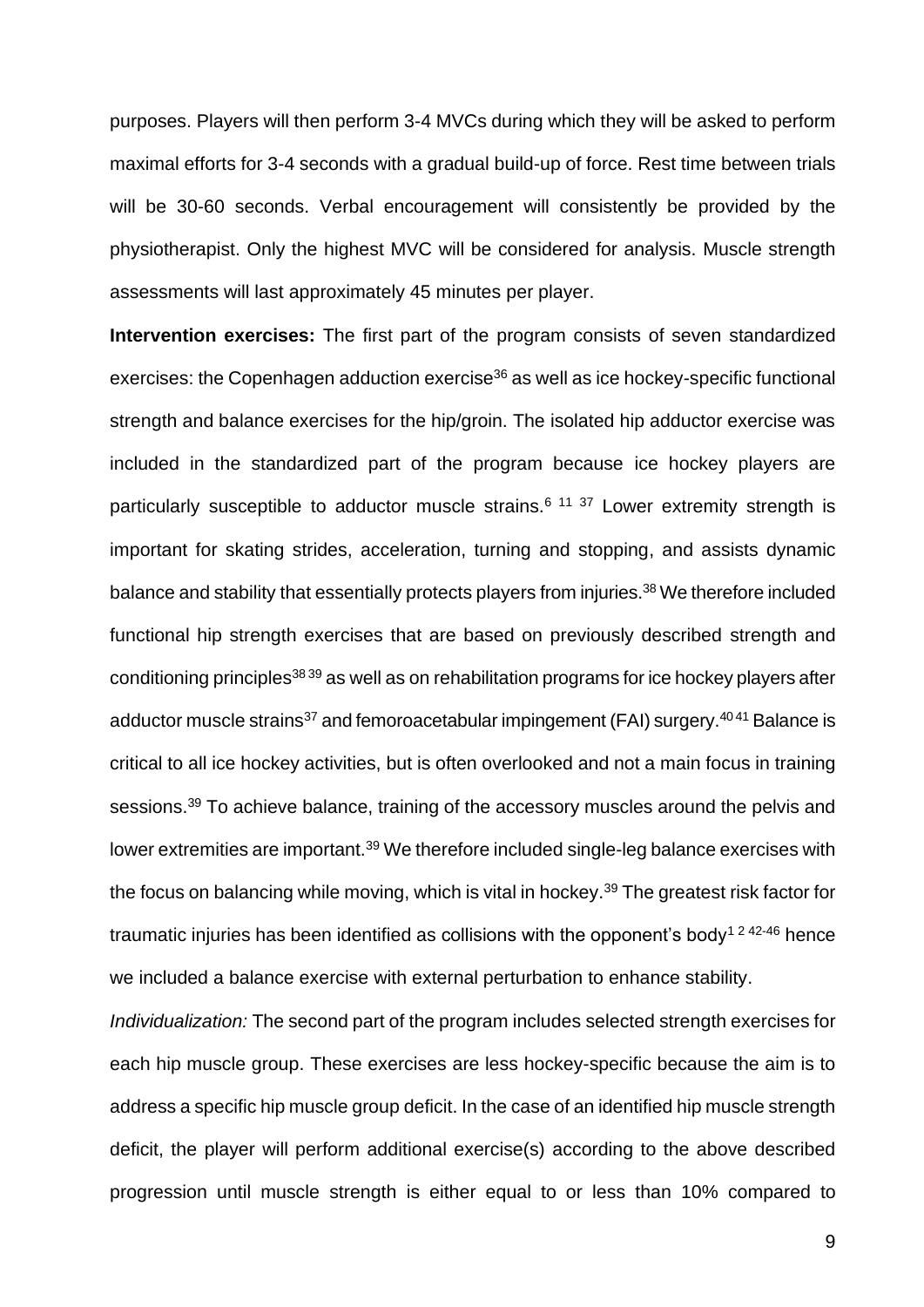contralateral strength or normative data or equal to or less than 15% compared to the previous assessment.

**Training of program deliverer/end-users:** Movement quality or technique has been described as one of the most critical aspects influencing the success of an injury prevention program. <sup>16</sup> Therefore, it is important to educate program deliverers and end-users to be confident in leading and performing injury prevention exercises and to provide proper feedback to end-users.<sup>22</sup> We will educate the program deliverer, i.e. athletic trainer, and program end-users, i.e. players, within a workshop held for approximately 3 hours, which has previously been described as having a positive effect on the execution of the program.<sup>47</sup> They will receive a detailed manual describing each of the standardized exercises and will be trained to perform the exercises correctly to enhance self-efficacy. Furthermore, it is important that the program deliverer is trained to provide motivation during exercise performance, which can influence the participants effort and force output.<sup>29</sup> **Training of person responsible for data collection and team physician:** Each

responsible person, i.e. physiotherapist or massage therapist, who will document traumatic hip/groin injury will be trained by the study coordinator (RB) to fill out the injury report form correctly before study initiation, since injuries in Swiss ice hockey teams are not documented on a regular basis. The final diagnosis of each reported traumatic injury will be made by the team physician, who will be trained on which diagnosed injuries surrounding the hip joint should be reported, e.g. inclusion of hamstring injuries. The person responsible for data collection will also be asked to gather information on the number of dryland and onice training sessions per week of each player.

**Control group:** The control group will perform a warm-up of 20-25 minutes, with 10-15 minutes of conventional strength exercises and 5-10 minutes of endurance exercise, e.g. cycling.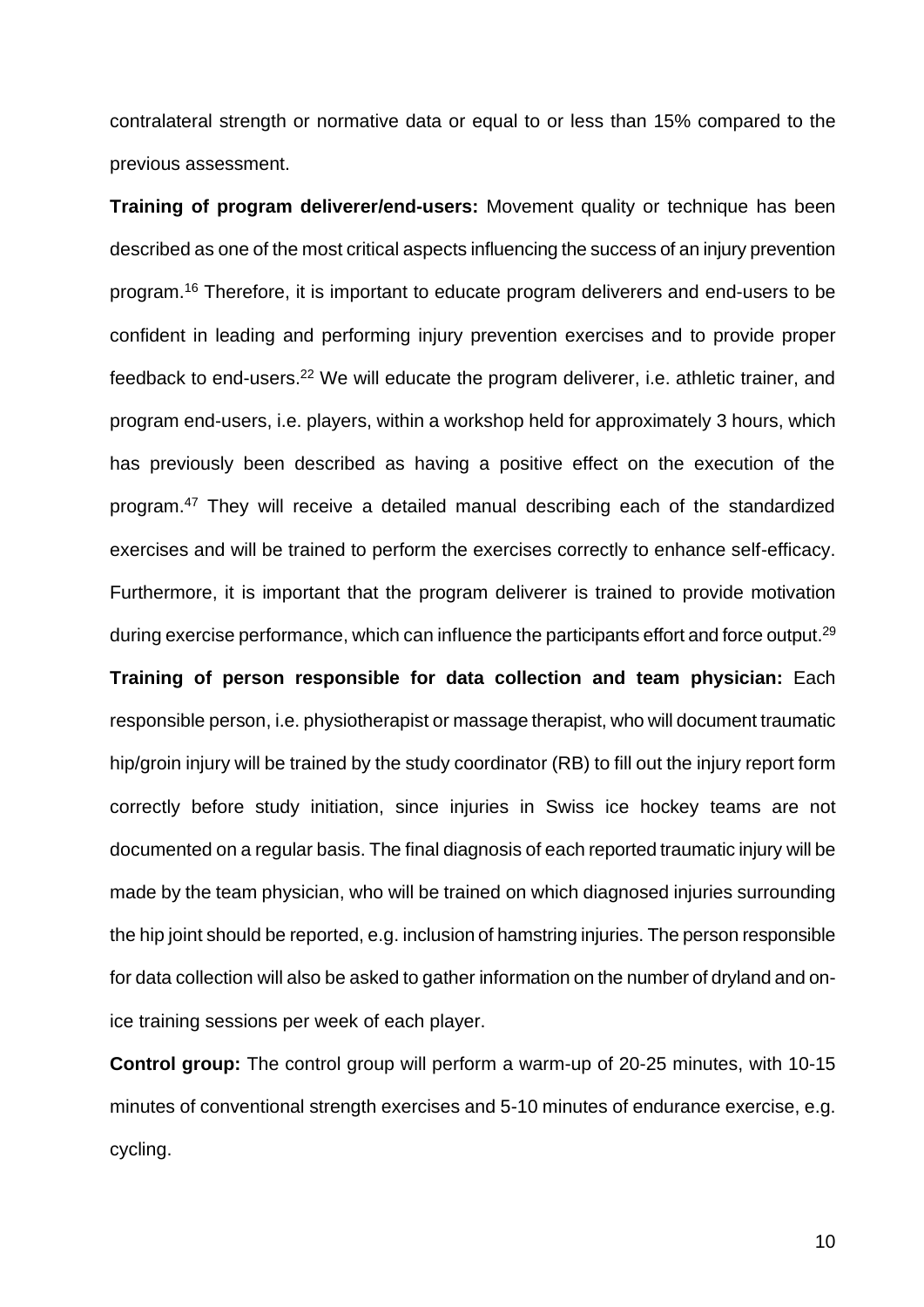## **Table 1** Hip/groin injury prevention exercises program for ice hockey players

|                                                      | Level I                                                                                   | <b>Level II</b>                                                       | <b>Level III</b>                                                               |
|------------------------------------------------------|-------------------------------------------------------------------------------------------|-----------------------------------------------------------------------|--------------------------------------------------------------------------------|
| <b>Part I: Standardized exercises</b>                | (for symptomatic players only)                                                            |                                                                       |                                                                                |
| Specific hip muscle strength exercise                | Copenhagen adduction exercise <sup>36</sup><br>(easy)                                     | Copenhagen adduction exercise<br>(moderate)                           | Copenhagen adduction exercise<br>(hard)                                        |
| Functional hip muscle strength exercises             | Split squats                                                                              | Reverse lunges with elastic band                                      | Reverse lunges with harder elastic band +<br>increased speed                   |
|                                                      | Single leg bridge                                                                         | Hip thrust                                                            | Single leg hip thrust                                                          |
|                                                      | Side steps                                                                                | Deep side steps with elastic band                                     | Deep side steps with harder elastic band +<br>increased speed                  |
| <b>Balance exercises</b>                             | Static single leg deadlift                                                                | Dynamic single leg deadlift                                           | Single leg deadlift + pelvic rotation                                          |
|                                                      | Dynamic single leg squats                                                                 | Deep clock excursion exercise                                         | Deep clock excursion exercise with elastic<br>band                             |
|                                                      | Single leg squat + gentle external<br>perturbation by teammate                            | Single leg squat + external perturbation by<br>teammate               | Deep single leg squat + external<br>perturbation by teammate                   |
| Part II: Individual hip muscle strength<br>exercises |                                                                                           |                                                                       |                                                                                |
| Hip flexors                                          | Standing hip flexion with elastic band                                                    | Standing hip flexion with harder elastic band                         | Plank + hip flexion to right/left hand with<br>elastic band                    |
| Hip abductors                                        | Side bench position:<br>abduction of the upper leg                                        | Side bench position:<br>abduction of the upper leg with elastic band  | Side bench position:<br>abduction of the upper leg with harder<br>elastic band |
| Hip rotators                                         | Side laying position:<br>internal/external hip rotation with elastic<br>band (clam shell) | Sitting position:<br>internal/external hip rotation with elastic band | Standing position:<br>internal/external hip rotation with elastic<br>band      |
| Hip extensors                                        | Quadruped arm/lower extremity lift                                                        | Quadruped arm/lower extremity lift with<br>elastic band               | Quadruped arm/lower extremity lift with<br>harder elastic band                 |
| Hamstrings                                           | Nordic hamstring exercise <sup>48</sup> (easy)                                            | Nordic hamstring exercise (moderate)                                  | Nordic hamstring exercise (hard)                                               |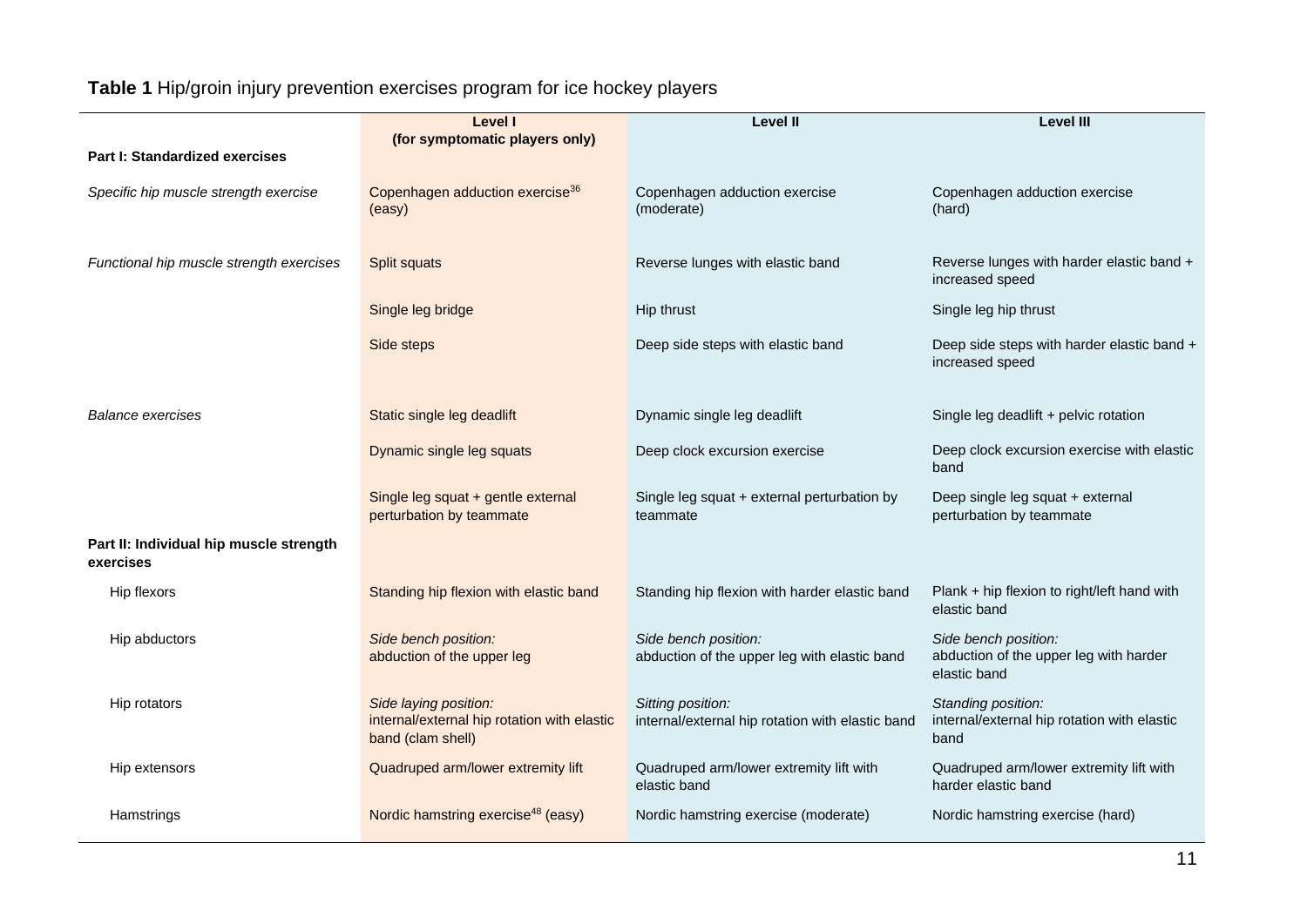#### *Primary study outcomes*

Feasibility issues will be documented using a study diary filled out by the study coordinator (RB). Reasons for exclusion, dropouts, adverse events and costs of all aspects of the intervention, e.g. intervention material, time, will be recorded.

**Responsiveness:** One of the primary feasibility outcome measures of all included stakeholders indicates responsiveness, which is defined as the extent to which the stakeholders are engaged with the program, i.e. satisfaction, appreciation and acceptability of the program.<sup>49</sup> Responsiveness will be assessed using a semi-structured interview<sup>50 51</sup> conducted by the study coordinator (RB) with the corresponding person of the SIHF, the sports chief, team head or assistant coach, physiotherapists and the program deliverer. Open questions will be provided evaluating the provision of the program and intervention information; stakeholders' beliefs, expectations, preferences and experiences of the intervention; and the biweekly Oslo Sports Trauma Research Centre (OSTRC) questionnaire use as well as any needs for program improvement. A self-reported questionnaire will be used for the remainder of the staff members and all players of the intervention team. Responsiveness will be assessed after the preparatory phase. In the case of contrasting attitudes, program adaptions will be proposed and evaluated again at the end of the consecutive season. The communication process of the study coordinator (RB) and all included stakeholders during the study period is provided in Figure 1.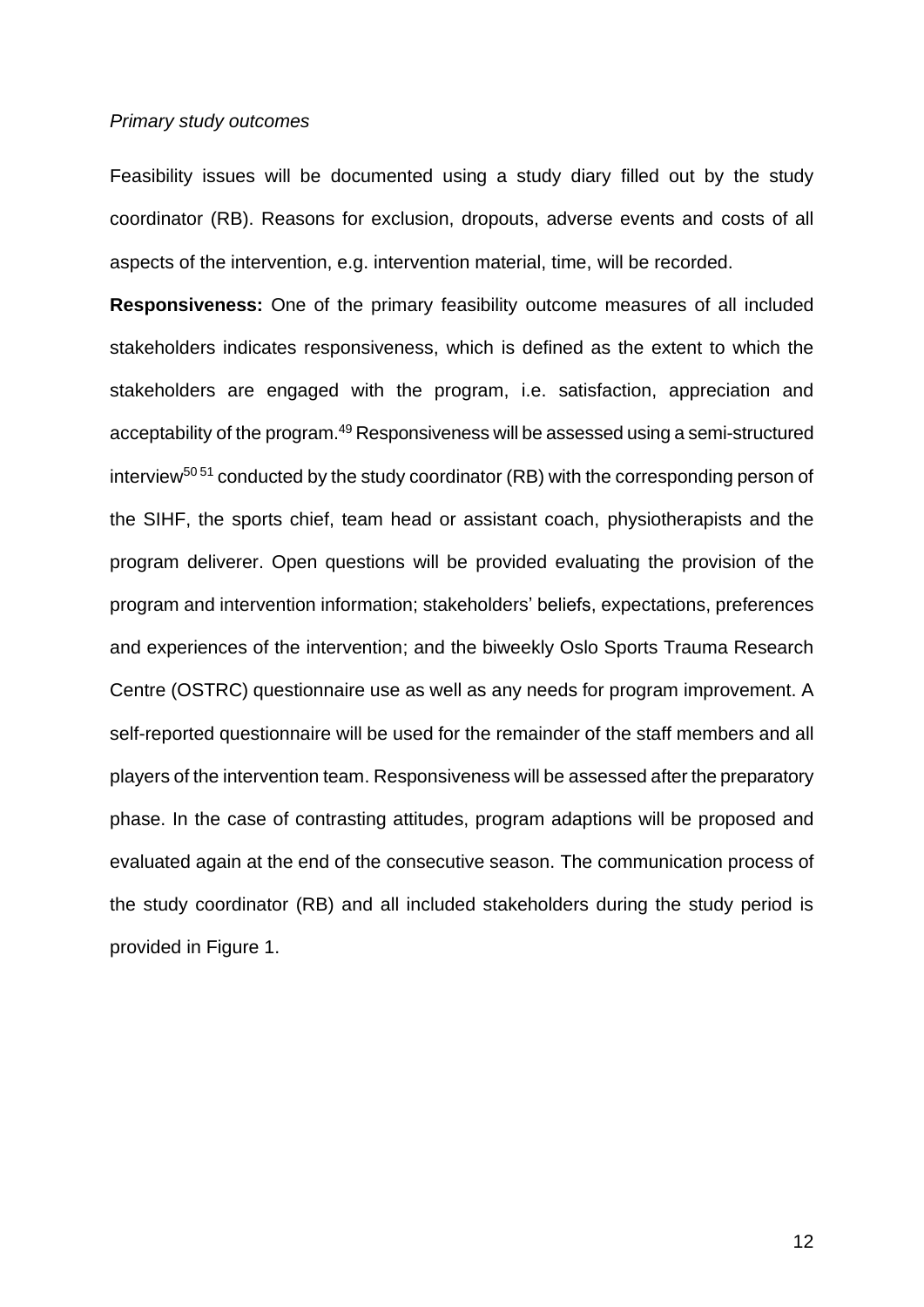

**Figure 1.** Communication process of all included stakeholders

Abbreviation: Swiss International Ice Hockey Federation, SIHF

**Program use and adherence:** Program use and adherence will be assessed based on the utilization frequency, i.e. number of sessions completed each week compared to the study protocol; utilization fidelity, i.e. number of exercises completed from the total possible per session; and cumulative utilization, i.e. number of sessions completed during the study period from the total possible sessions<sup>52</sup> using an exercise diary smartphone application filled out by the athletic trainer and by each player. The study coordinator (RB) will supervise the team without advance notification to validate team adherence.

**Exercise dosage:** The dosage of exercises, i.e. intensity, frequency and duration, will be documented using an exercise diary on the smartphone filled out by each player.

**Protocol fidelity:** To ensure adherence to the study protocol during the study period, the study coordinator (RB) will provide weekly phone calls to the athletic trainer and supervise the team bimonthly without advance notification.

The regular warm-up of the control and intervention teams will be documented by the athletic trainers.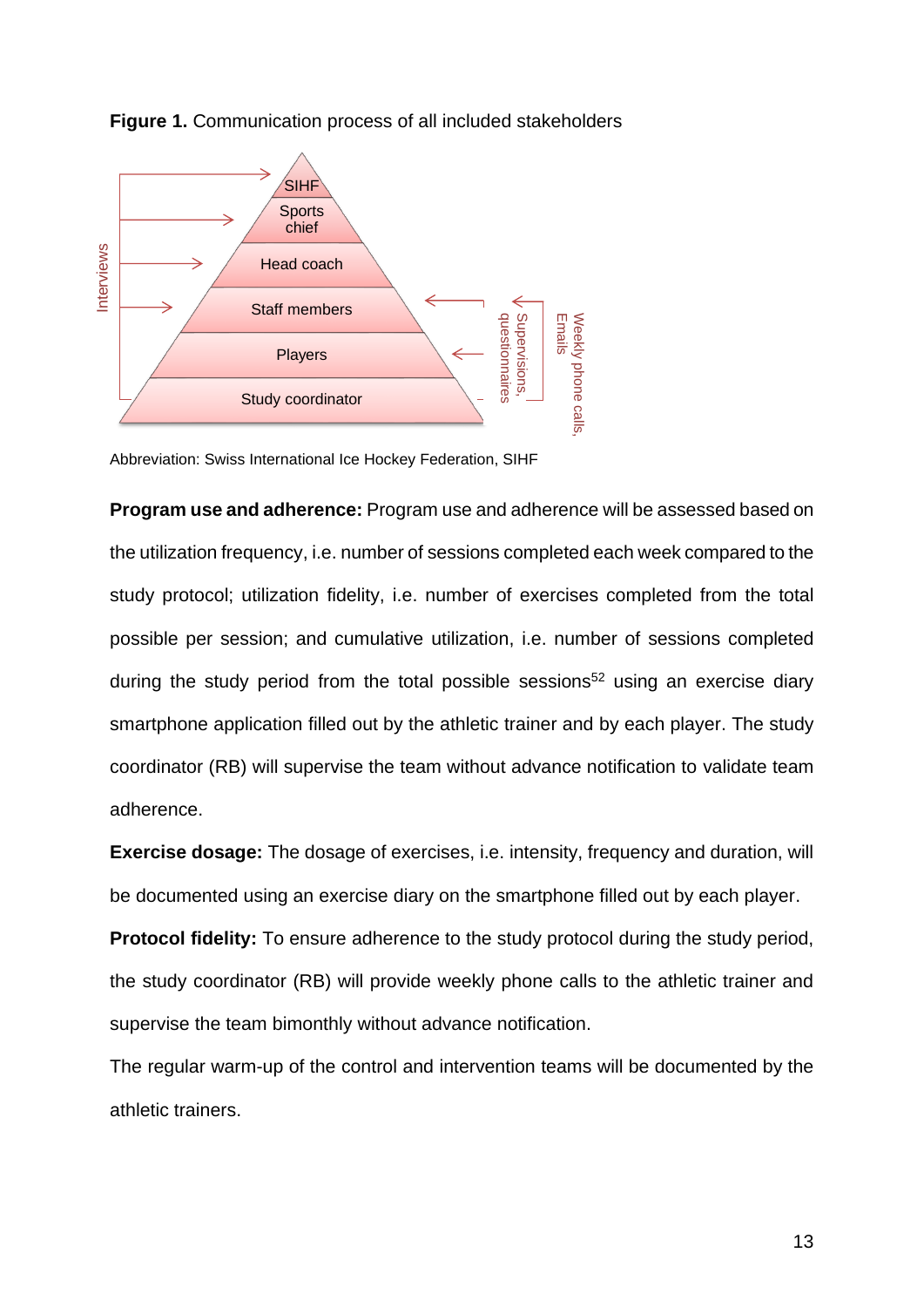#### *Secondary study outcomes*

**Traumatic hip/groin injuries:** The incidence of traumatic hip/groin injuries will be assessed using a standardized injury report form. <sup>44</sup> To ensure adherence, the responsible person will be asked to send the data collected to the study coordinator (RB) on a weekly basis. When incorrect completion of the injury report form or missing data arise, the person responsible for data collection will immediately be contacted by the study coordinator (RB) for clarification. For each player, the total time-on-ice during the season will be extracted from the individual statistics page of the SIHF website (www.sihf.ch/de/game-center/national-

league/#/mashup/players/playerTimeOnIce/timeOnIce/desc/page/0/2017/2158).

**Overuse hip/groin injuries:** All players will be asked to fill out the OSTRC overuse injury questionnaire<sup>53</sup> biweekly during the study period to collect information regarding overuse injuries of the hip/groin. The OSTRC questionnaire contains four multiple-choice questions about: (a) the difficulties participating in normal training and competition during the last two weeks, (b) the amount of training volume reduction, (c) the extent of performance impairment and (d) the degree of pain related to ice hockey. The responses to each of the four questions will be allocated a numerical value from 0 (no problems/limitations) to 25 (maximum problems/limitations) and will subsequently be summed to calculate a severity score from 0 to 100.<sup>53</sup>

**Self-reported hip/groin disability:** All players will be asked to fill out the Copenhagen Hip And Groin Outcome Score (HAGOS) questionnaire at baseline, after the preparatory phase and at the end of the consecutive season. The HAGOS has six subscales: (a) pain, (b) symptoms, (c) activities of daily living, (d) sport and recreational activities, (e) participation in physical activity and (f) quality of life. <sup>54</sup> Each subscale is scored from 0 to 100, where higher scores indicate better hip and groin health. 54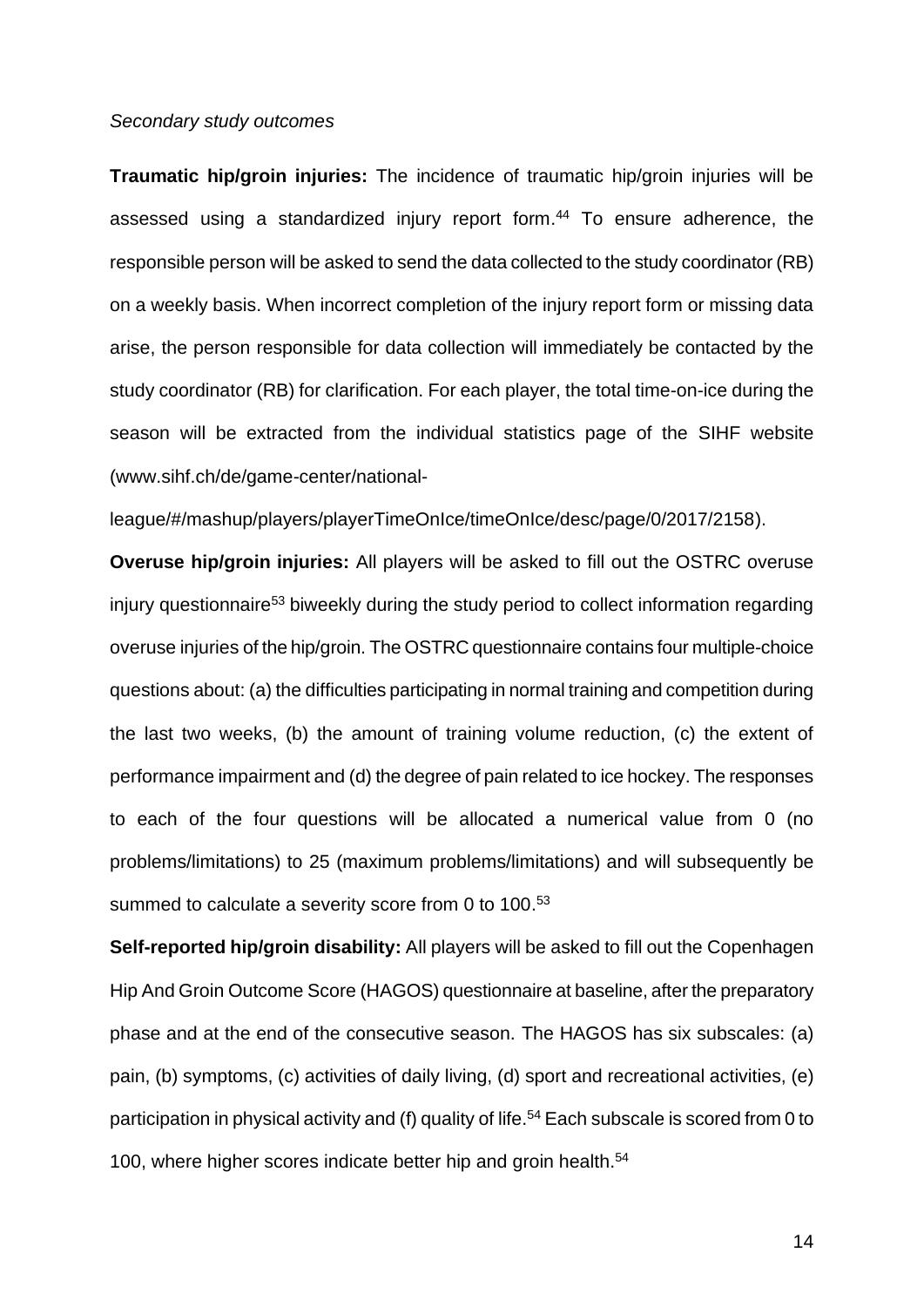All study outcomes and other assessments are outlined in Table 2.

**Table 2.** Study outcomes and assessments

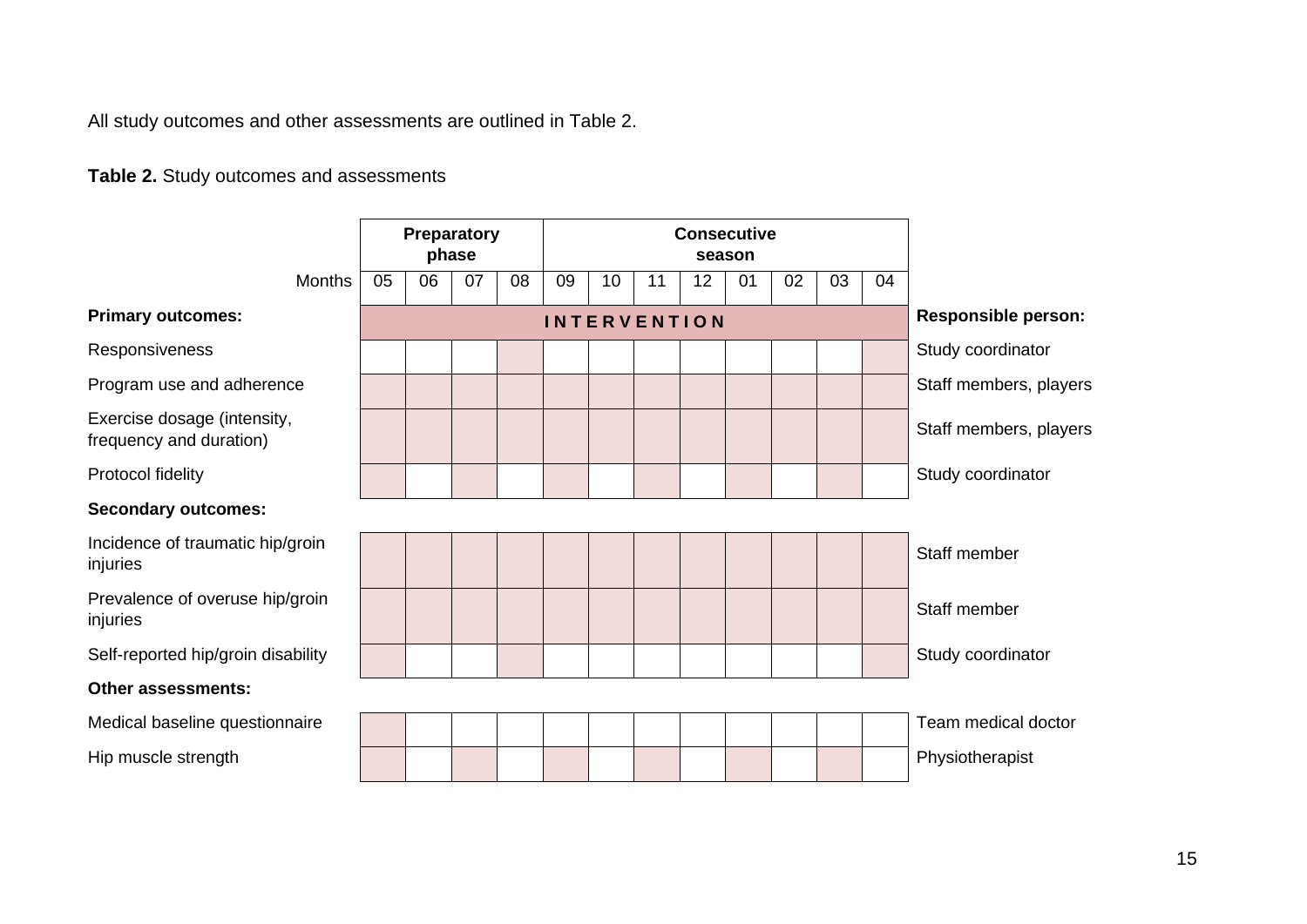#### *Feasibility criteria*

Success of feasibility will be defined as a program participation rate of at least 80%, i.e. at the individual player level, and a maximum dropout rate of 15% during the study period. <sup>47</sup> The risk level for severe musculoskeletal adverse events, e.g. muscle/ligament tear, should not be greater than 1% of all healthy participants. 55 56 High responsiveness of all stakeholders must be reached, i.e. no requirements for program improvement, to ascertain success of feasibility. Success of program use and adherence will be defined when 70% of utilization frequency, utilization fidelity and cumulative utilization are achieved.

#### *Sample size calculation*

Since the study aim involves the evaluation of feasibility of a hip/groin intervention, a formal sample size calculation is not applicable. However, a minimum of 12 players per team is recommended for feasibility studies.<sup>57</sup> Due to the cluster randomization in this feasibility trial and to account for possible dropouts, we doubled the sample size to 24 players including one ice hockey team per group.

#### *Data analysis*

Descriptive statistics will be used to present the rates of participation, dropout, occurrence of adverse events as well as frequencies and proportions of any recorded traumatic injury and the HAGOS score. The overall incidence of traumatic injuries will be calculated as the number of injuries per 1,000 game or training hours during the season. Qualitative data analysis will be performed to explore the answers of the semi-structured interviews and open questions of the questionnaire. The study coordinator (RB) will systematically assign codes and analyze the answers to identify themes using techniques of constant comparison.<sup>50 51</sup> Individuals displaying contrasting attitudes, e.g.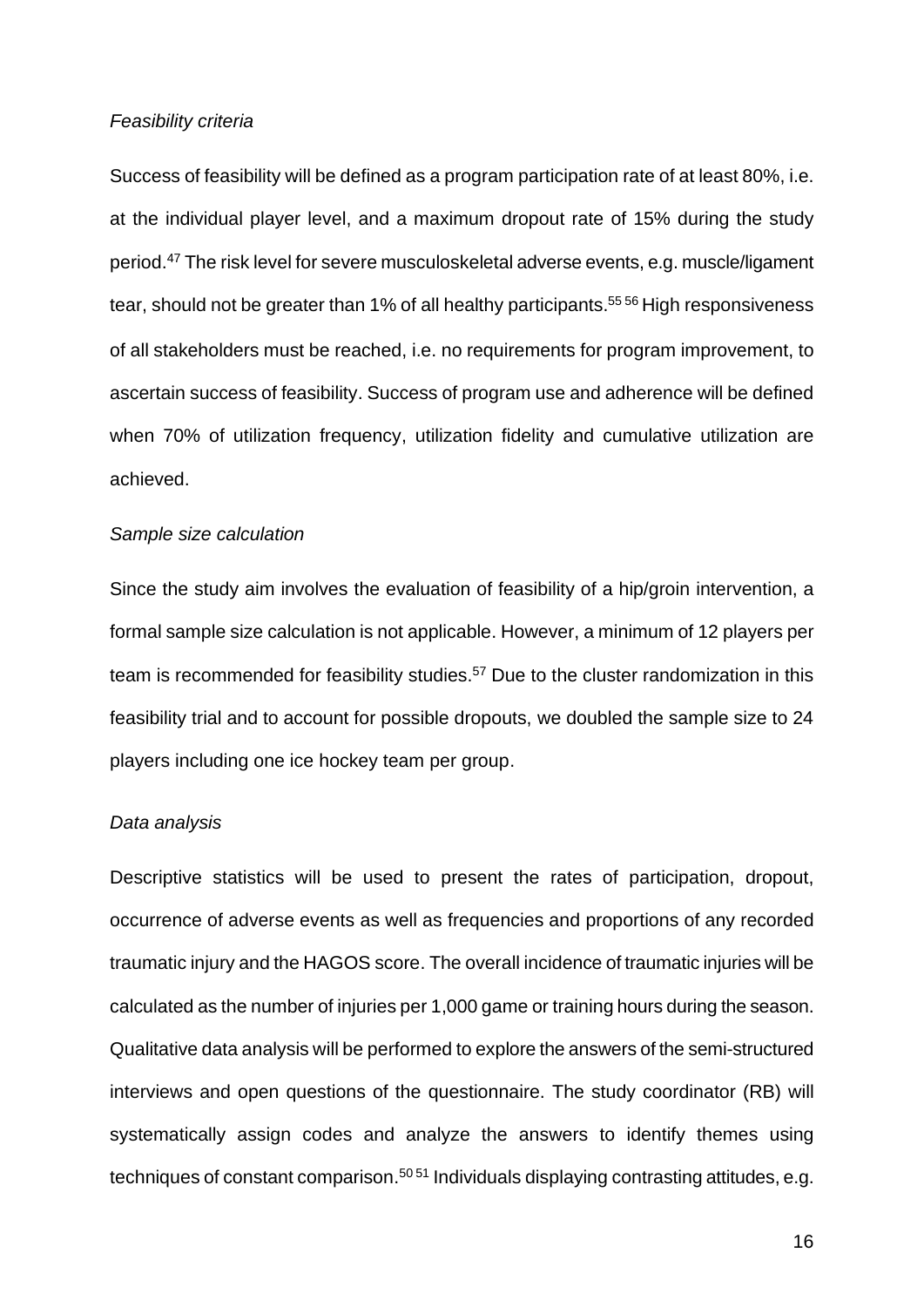negative cases, will be studied in detail to understand the underlying reasons and to gain a deeper understanding of the data and findings. Two members of the research team will analyze approximately 10% of the qualitative data independently to compare coding and enhance dependability of findings. The findings will be presented descriptively and if necessary, improvements will be proposed.

Program use and adherence will be validated based on the agreement between the reports of the players and program deliverer regarding the number of sessions and exercises of the program. Data will be presented as proportions of agreement on the micro level.

The prevalence of overuse hip/groin injuries will be calculated as the number of players who reported overuse problems, identified by a score greater than 0 on any of the four questions or substantial overuse problems, divided by the total number of respondents.<sup>53</sup> Substantial hip/groin overuse problems will include only those leading to moderate or severe reductions in training volume or performance, or an inability to participate in normal training/competition.<sup>58</sup> The cumulative severity score will also be calculated by summing the severity scores of the respective body part for all players over the study period divided by the number of respondents within the 2-week interval.<sup>53</sup>

#### **DISCUSSION**

This protocol defines a plan for evaluating the feasibility of a hip/groin injury prevention program for ice hockey players in order to conduct a prospective study on a larger scale. Program responsiveness is expected to be high in players and staff members because both groups recognized a high perceived benefit of an injury prevention program as well as the relevance of injury prevention in ice hockey in our previous investigation.<sup>17</sup> High responsiveness of the SIHF is also expected because injury prevention should be one of their primary interests.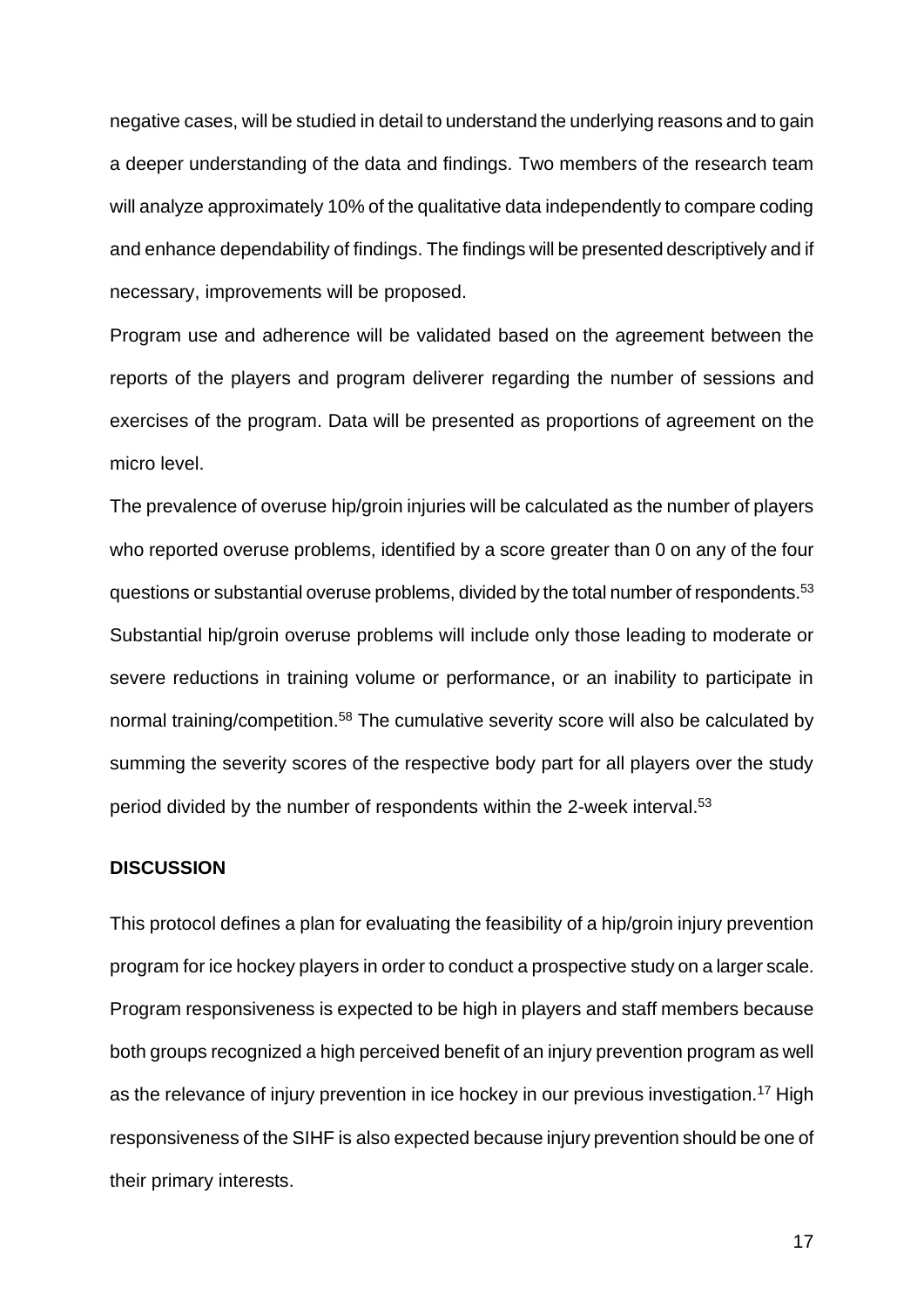Success of program participation as well as use and adherence during the study period are expected to be achieved because players and staff members previously acknowledged the feasibility of a prevention program in the form of a warm-up of 15 minutes at least 4 times per week.<sup>17</sup> Surprisingly, time was not considered as a barrier for program adherence.<sup>17</sup>

Our proposed hip/groin injury prevention program includes standardized and individualized exercises, where the latter were identified as an important facilitator for program uptake and adherence.<sup>17</sup> However, this makes the program more difficult to promote as an end-product to ice hockey teams because the individual exercises differ from player to player and the program might last longer for some of them. On the other hand, ice hockey teams have access to their own physiotherapists and also have the appropriate setting to conduct standardized hip muscle strength assessments, which supports the practicality for program individualization. We therefore expect a high responsiveness of the individualized part by the team physiotherapists and players. If the standardized exercises are dictated by the athletic trainer, it is expected that the program will be performed regularly in a team setting. It is therefore important to attain a high responsiveness of the program deliverer in order to increase program adherence of the players. This is expected because most of the staff members clearly saw a benefit of a prevention program in preparing the body for training<sup>17</sup>, and this aspect will be included in the development process of the program.

We only proposed the inclusion of strength and balance exercise elements for the hip/groin in this program without additional exercise elements, e.g. agility, stretching, plyometrics. This decision is based on our previous umbrella review, which showed that muscle strength and balance exercises should be prioritized in lower extremity injury prevention programs for team-sport athletes because these elements were most effective in preventing these injuries.<sup>23</sup> Furthermore, the program needs to be quick and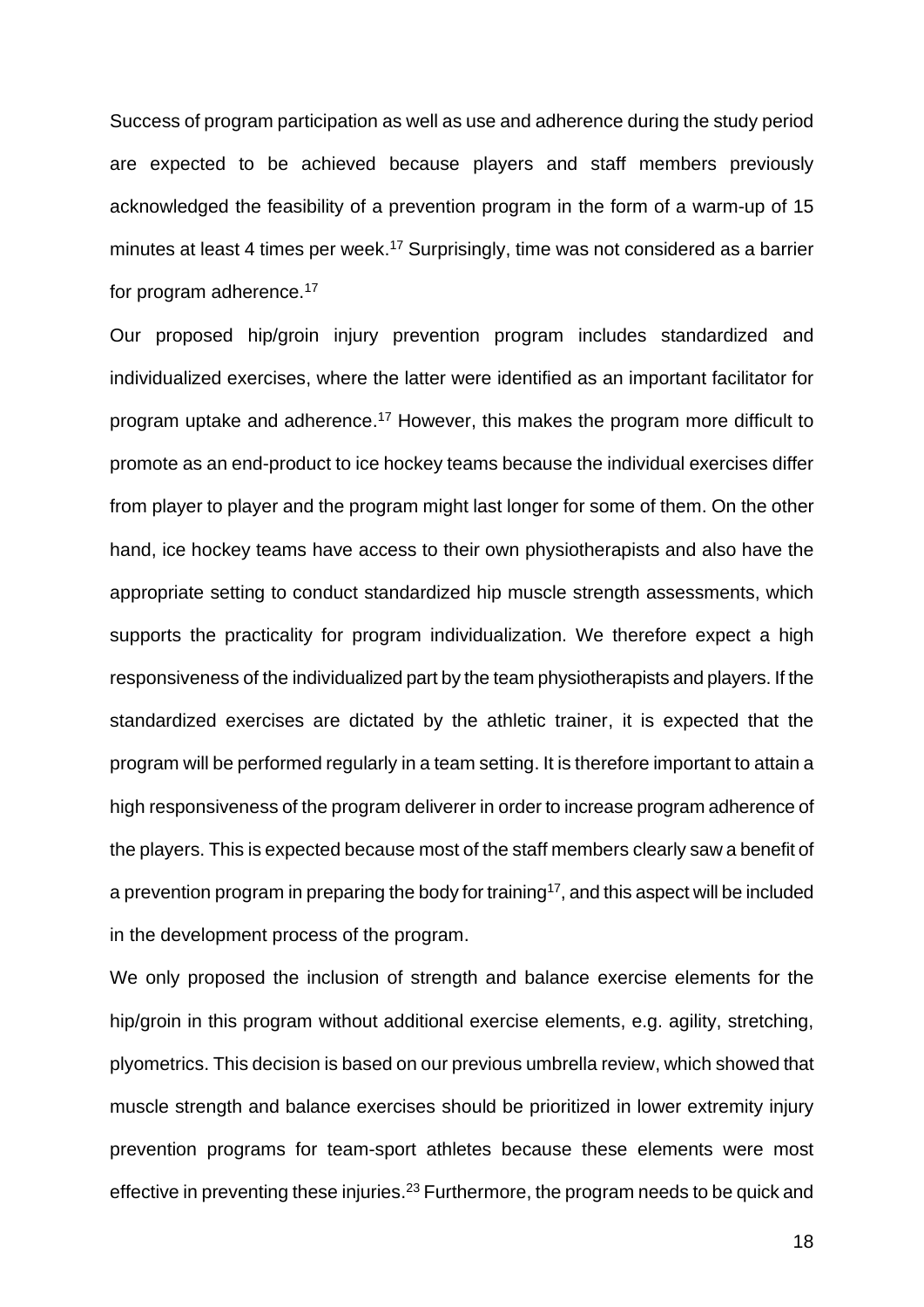easy to perform with little additional equipment,<sup>16</sup> which is difficult to apply for agility and plyometric exercises. Agility training usually needs a long hallway often set up with additional equipment such as cones; and plyometric exercises require different jump heights usually created with boxes. Agility and plyometrics are nonetheless included in regular ice hockey training sessions (Brunner et al. 2018, unpublished data). Another reason for focusing on strength and balance for injury prevention is that these elements form the basis of every activity on the ice such as shooting, skating, and checking.<sup>39</sup> There is no increase in the risk of adverse events when all athletes perform the prevention program compared to only those screened as high-risk candidates. <sup>14</sup> Neither severe nor moderate, e.g. muscle strain/pull, musculoskeletal adverse events are

expected. Only minor musculoskeletal adverse events related to the testing of hip muscle strength (involving maximal-intensity contractions) might occur, e.g. muscle soreness. In this case, the symptoms will not last more than 2 to 3 days and will not affect the general physical condition of the players. Although a long-term follow-up has not been planned for the feasibility study, a 6-month follow-up should be planned to evaluate the long-term effectiveness of the intervention if the study is conducted on a larger scale.

Adherence to completing the OSTRC questionnaire over a long study period is expected to be challenging as experienced in our previous investigation.<sup>6</sup> However, the questionnaire will be filled out for the feasibility study by smartphone application targeting only the hip/groin area to increase long-term adherence.

By applying the proposed injury prevention program to youth ice hockey players, traumatic and overuse injuries of the hip/groin are expected to decrease, although traumatic injuries during games are difficult to address because of the environmental conditions. To prevent injuries, a player needs to be best prepared physically, especially the specific muscles that are prone to injuries, e.g. hip adductors, which is vital for a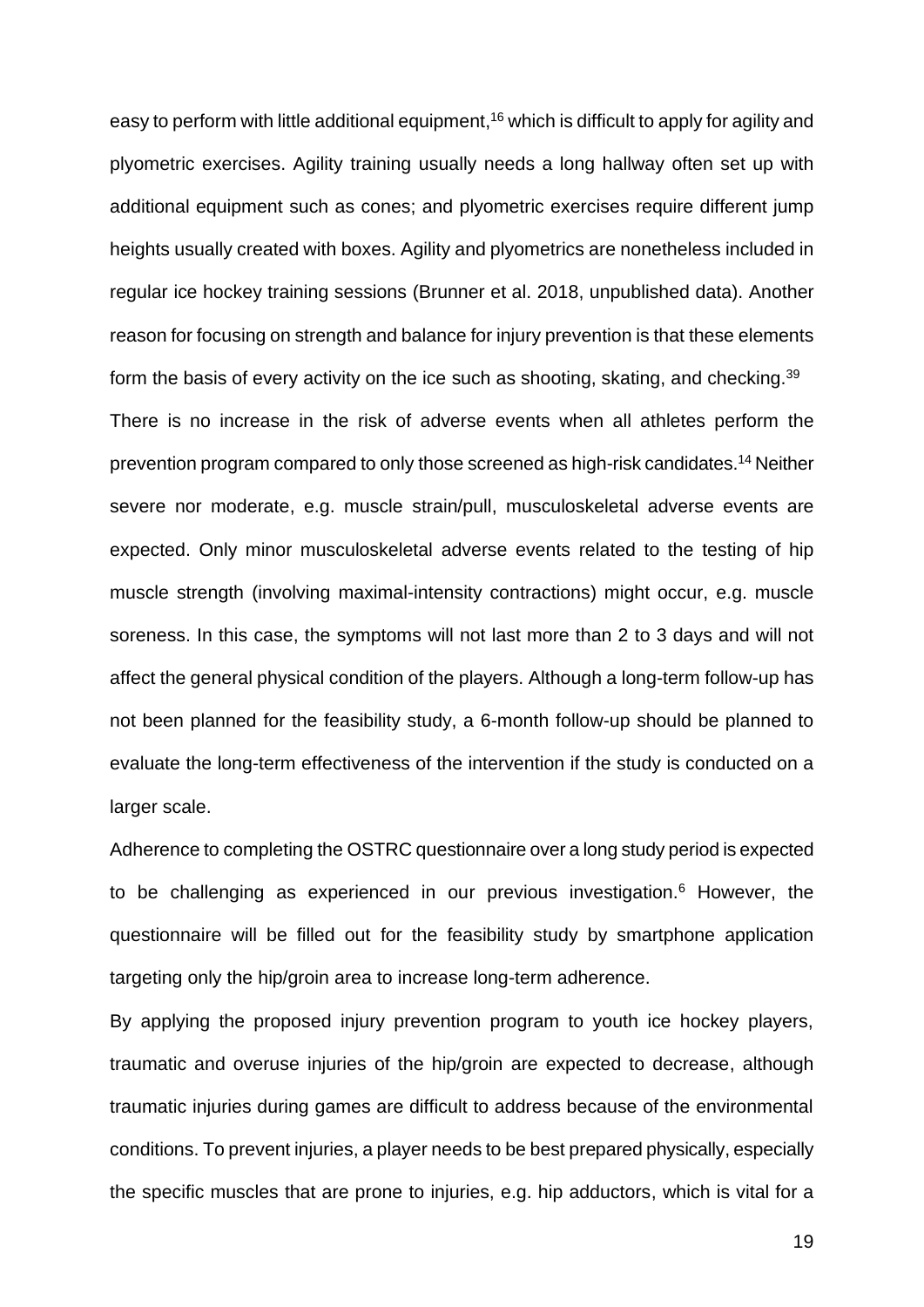high-speed, high-collision sport such as ice hockey. <sup>38</sup> Overuse injuries are expected to decrease especially in youth ice hockey players who have less or not yet occurring degenerative changes; the results are nonetheless expected to lack any statistical significance due to the relatively small sample size. Calculations based upon these approximations would lead to an underestimation of results.<sup>59</sup>

#### *Limitations*

One limitation of the feasibility study might be the risk of contamination bias stemming from the control team, since this group receives the same study information as that of the intervention team prior to randomization. $60$  The athletic trainer might therefore need to consider placing the focus on prevention exercises to also target the specific area. This issue will be addressed by applying attention control to the participants, i.e. the study coordinator (RB) will provide general information about different injury prevention strategies, e.g. sleep, recreation, training, that can be analyzed.

There is also a risk of recall and reporting bias,  $60$  as underreporting of traumatic hip/groin injuries may arise due to only one person being responsible for data gathering. However, the study coordinator (RB) will be in close contact with the person responsible for data collection and provide weekly reminders by e-mails/phone. A final limitation is the lack of detailed diagnostic information derived from the OSTRC questionnaire<sup>53</sup> and in the case of program effectiveness, the classification of overuse hip/groin problems will therefore remain unknown.

#### **REFERENCES**

1. Tuominen M, Stuart MJ, Aubry M, et al. Injuries in men's international ice hockey: a 7 year study of the International Ice Hockey Federation Adult World Championship Tournaments and Olympic Winter Games. *Br J Sports Med* 2015;491:30-6.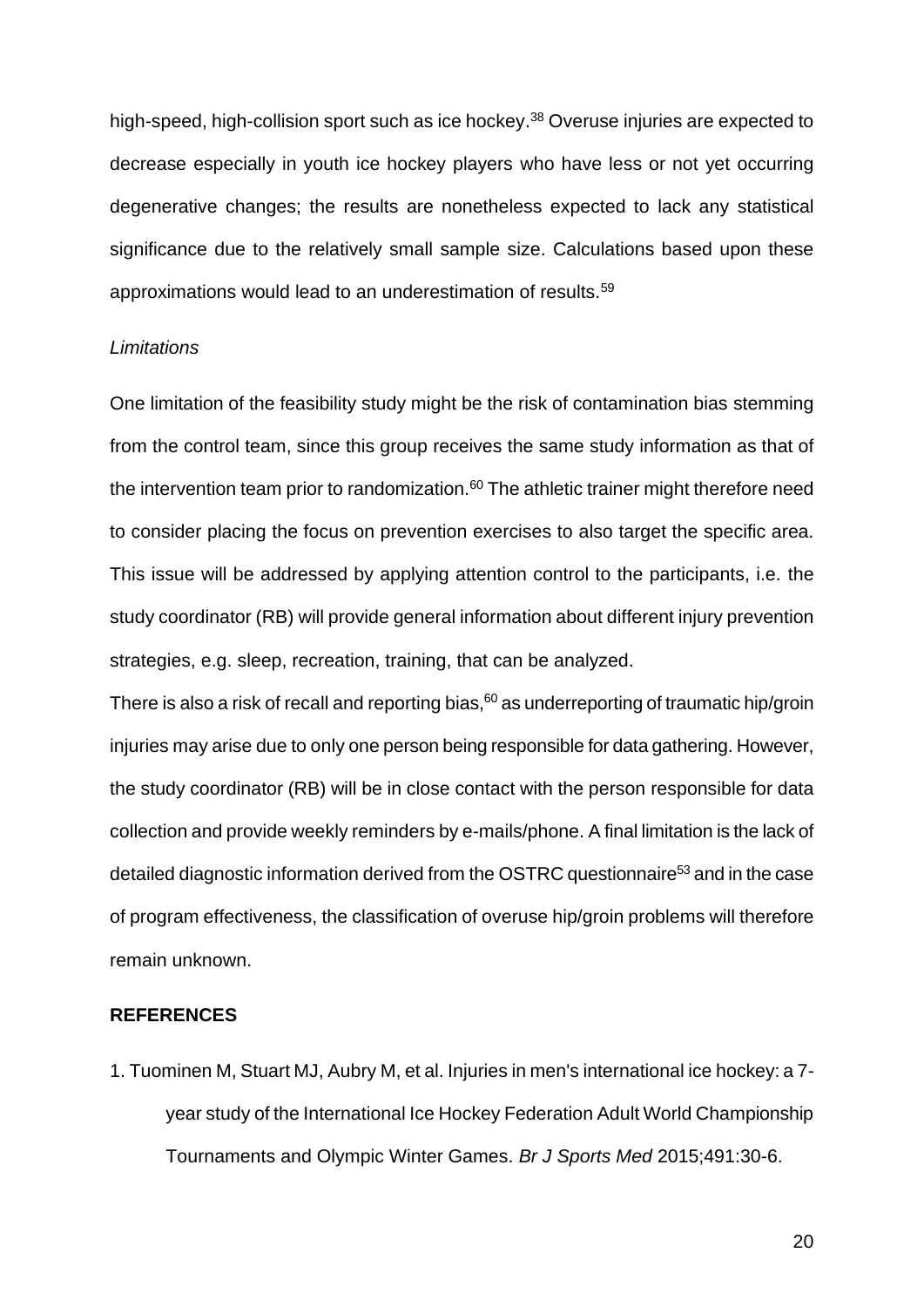- 2. McKay CD, Tufts RJ, Shaffer B, et al. The epidemiology of professional ice hockey injuries: a prospective report of six NHL seasons. *Br J Sports Med* 2014;481:57- 62.
- 3. Wörner T, Thorborg K, Eek F. High prevalence of hip and groin problems in professional ice hockey players, regardless of playing position. *Knee Surg Sports Traumatol Arthrosc* 2020;28:2302–08.
- 4. Kuhn AW, Noonan BC, Kelly BT, et al. The hip in ice hockey: a current concepts review. *Arthroscopy* 2016;329:1928-38.
- 5. Nordstrøm A, Bahr R, Talsnes O, et al. Prevalence and burden of health problems in male elite ice hockey players: a prospective study in the Norwegian professional league. *Orthop J Sports Med* 2020;82:2325967120902407.
- 6. Brunner R, Bizzini M, Niedermann K, et al. Epidemiology of traumatic and overuse injuries in Swiss professional male ice hockey players. *Orthop J Sports Med* 2020;810:2325967120964720.
- 7. Wörner T, Clarsen B, Thorborg K, et al. Elite ice hockey goalkeepers have a high prevalence of hip and groin problems associated with decreased sporting function: a single-season prospective cohort study. *Orthop J Sports Med* 2019;712:2325967119892586.
- 8. McBain K, Shrier I, Shultz R, et al. Prevention of sports injury I: a systematic review of applied biomechanics and physiology outcomes research. *Br J Sports Med* 2012;463:169-73.
- 9. McBain K, Shrier I, Shultz R, et al. Prevention of sport injury II: a systematic review of clinical science research. *Br J Sports Med* 2012;463:174-9.
- 10. Esteve E, Rathleff MS, Bagur-Calafat C, et al. Prevention of groin injuries in sports: a systematic review with meta-analysis of randomised controlled trials. *Br J Sports Med* 2015;4912:785-91.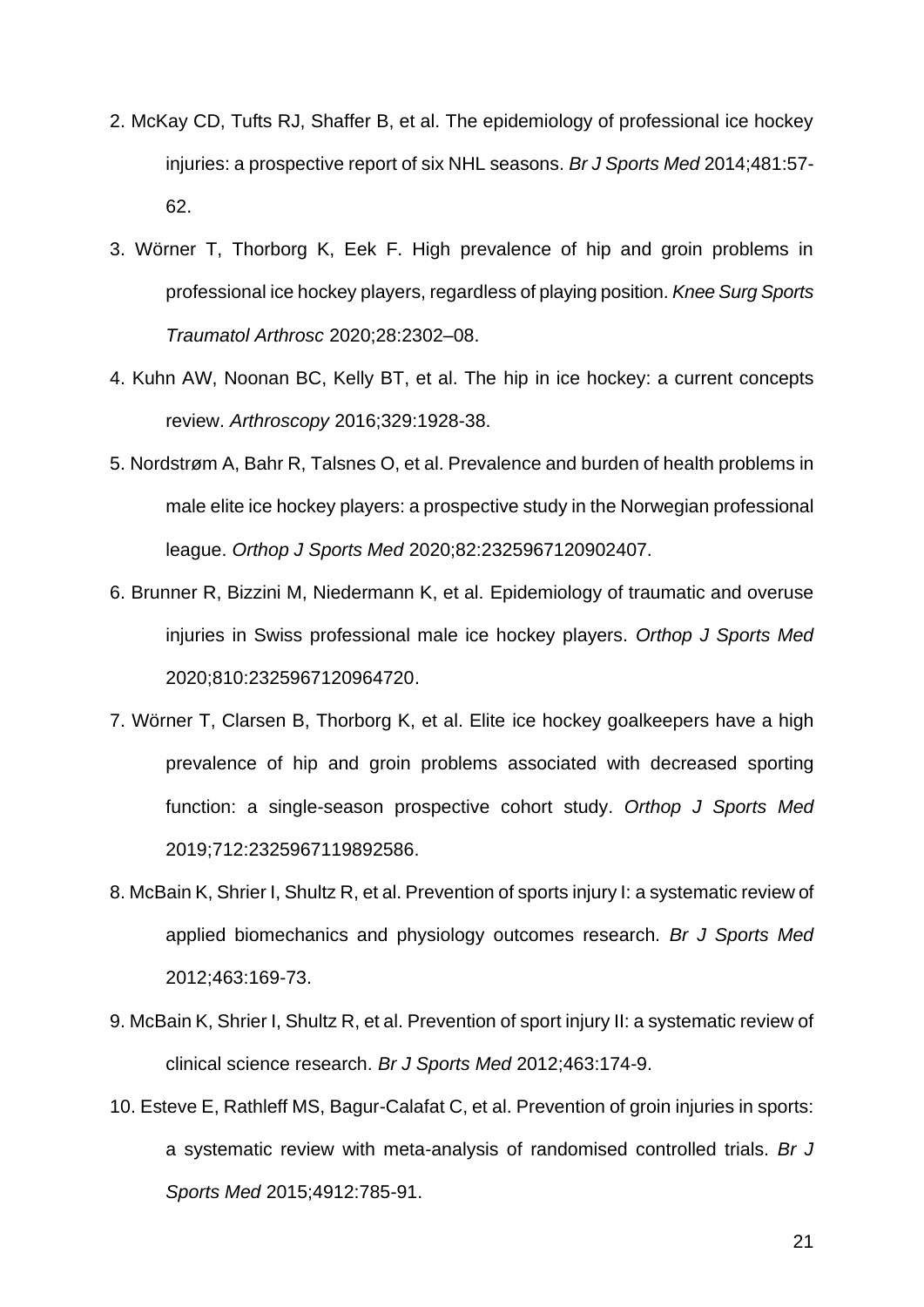- 11. Tyler TF, Nicholas SJ, Campbell RJ, et al. The effectiveness of a preseason exercise program to prevent adductor muscle strains in professional ice hockey players. *Am J Sports Med* 2002;305:680-3.
- 12. Whittaker JL, Small C, Maffey L, et al. Risk factors for groin injury in sport: an updated systematic review. *Br J Sports Med* 2015;4912:803-09.
- 13. Charlton PC, Drew MK, Mentiplay BF, et al. Exercise interventions for the prevention and treatment of groin pain and injury in athletes: a critical and systematic review. *Sports Med* 2017;4710:2011-26.
- 14. Arundale AJH, Bizzini M, Giordano A, et al. Exercise-based knee and anterior cruciate ligament injury prevention. *J Orthop Sports Phys Ther* 2018;489:A1-a42.
- 15. Bahr R. Why screening tests to predict injury do not work-and probably never will...: a critical review. *Br J Sports Med* 2016;5013:776-80.
- 16. Padua DA, DiStefano LJ, Hewett TE, et al. National athletic trainers' association position statement: prevention of anterior cruciate ligament injury. *J Athl Train* 2018;531:5-19.
- 17. Brunner R, Bizzini M, Maffiuletti N, et al. Perceived barriers and facilitators towards an injury prevention program among professional male ice hockey players and staff members. Manuscript submitted for publication on: September 22, 2020.
- 18. Finch CF, Donaldson A. A sports setting matrix for understanding the implementation context for community sport. *Br J Sports Med* 2010;4413:973-78.
- 19. Eldridge SM, Chan CL, Campbell MJ, et al. CONSORT 2010 statement: extension to randomised pilot and feasibility trials. *BMJ* 2016;355:i5239.
- 20. Emery CA. Considering cluster analysis in sport medicine and injury prevention research. *Clin J Sport Med* 2007;173:211-14.
- 21. Killip S, Mahfoud Z, Pearce K. What is an intracluster correlation coefficient? crucial concepts for primary care researchers. *Ann Fam Med* 2004;23:204-8.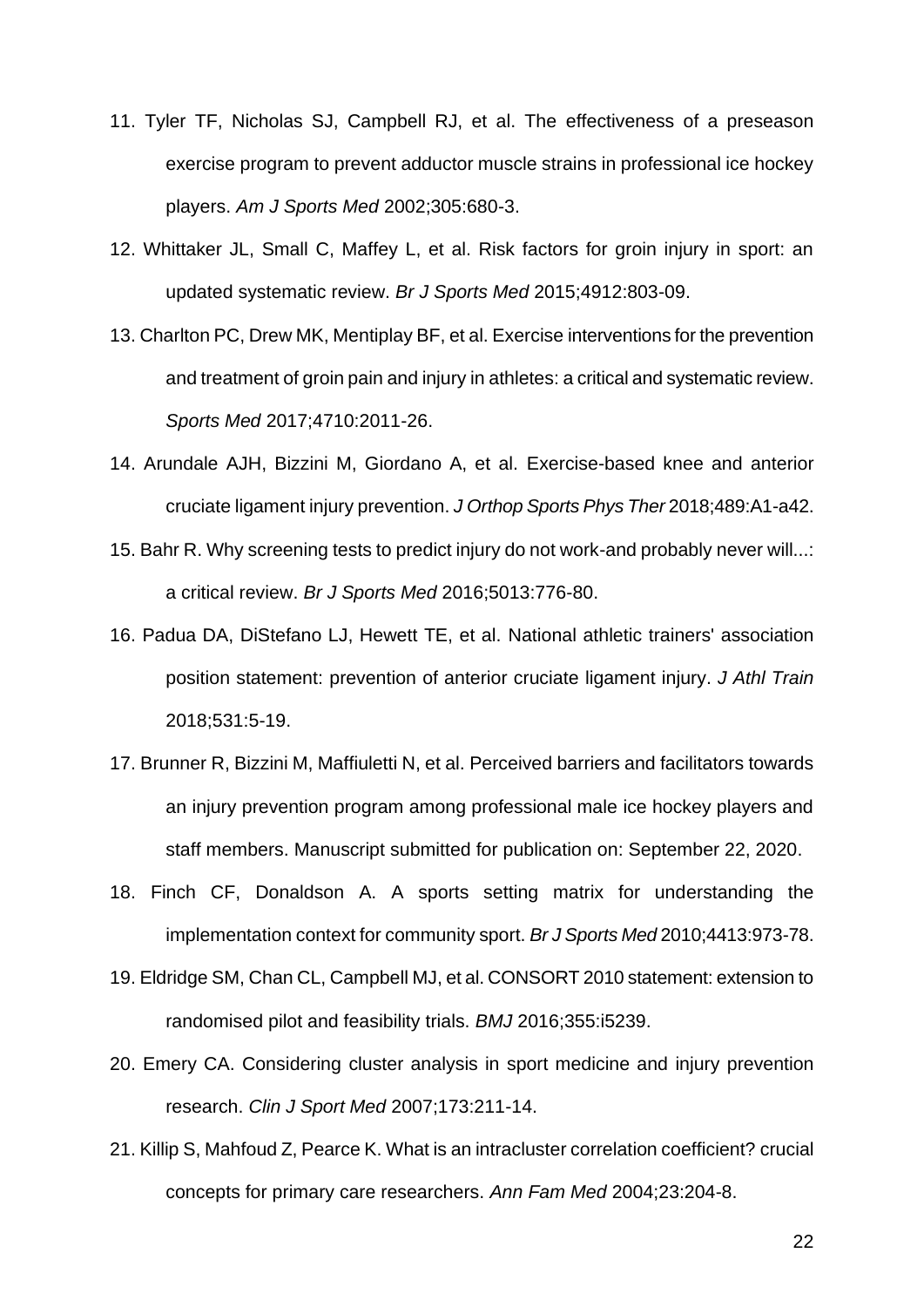- 22. Padua DA, Frank B, Donaldson A, et al. Seven steps for developing and implementing a preventive training program: lessons learned from JUMP-ACL and beyond. *Clin Sports Med* 2014;334:615-32.
- 23. Brunner R, Friesenbichler B, Casartelli NC, et al. Effectiveness of multicomponent lower extremity injury prevention programmes in team-sport athletes: an umbrella review. *Br J Sports Med* 2019;535:282-88.
- 24. Boes S, Mantwill S, Kaufmann C, et al. Swiss Learning Health System: a national initiative to establish learning cycles for continuous health system improvement. *Learn Health Syst* 2018;23:e10059.
- 25. Ageberg E, Bunke S, Nilsen P, et al. Planning injury prevention training for youth handball players: application of the generalisable six-step intervention development process. *Inj Prev* 2020;262:164-69.
- 26. Bartholomew L, Parcel G, Kok G, et al. Planning health promotion programs: an intervention mapping approach. San Francisco, CA: Jossey-Bass 2011.
- 27. Donaldson A, Finch CF. Planning for implementation and translation: seek first to understand the end-users' perspectives. *Br J Sports Med* 2012;465:306-7.
- 28. Donaldson A, Lloyd DG, Gabbe BJ, et al. We have the programme, what next? planning the implementation of an injury prevention programme. *Inj Prev* 2017;234:273-80.
- 29. Slade SC, Dionne CE, Underwood M, et al. Consensus on Exercise Reporting Template (CERT): explanation and elaboration statement. *Br J Sports Med* 2016;5023:1428-37.
- 30. Ageberg E, Link A, Roos EM. Feasibility of neuromuscular training in patients with severe hip or knee OA: The individualized goal-based NEMEX-TJR training program. *BMC Musculoskelet Disord* 2010;111:126.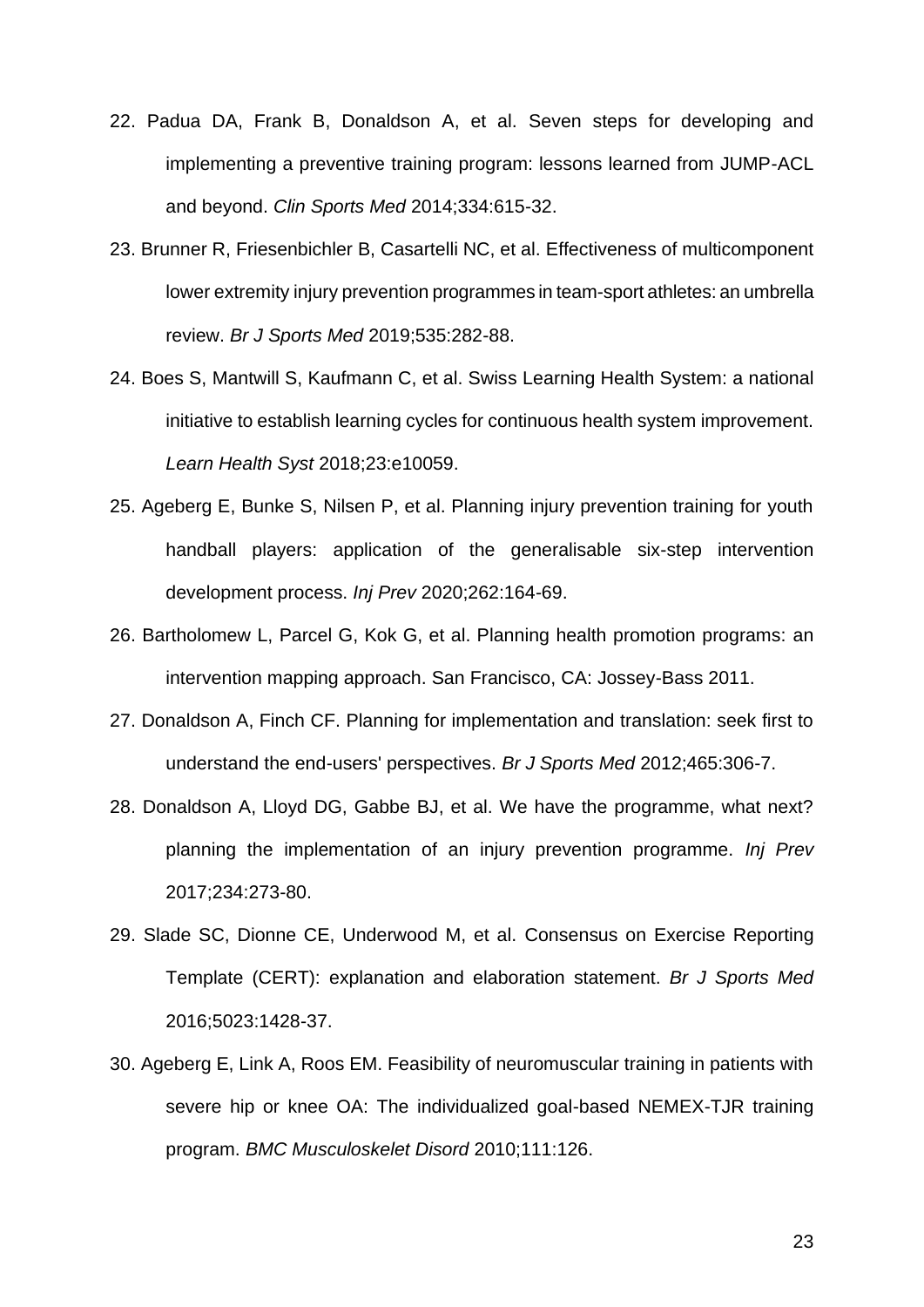- 31. Brunner R, Maffiuletti NA, Casartelli NC, et al. Prevalence and functional consequences of femoroacetabular impingement in young male ice hockey players. *Am J Sports Med* 2016;441:46-53.
- 32. Oliveras R, Bizzini M, Brunner R, et al. Field-based evaluation of hip adductor and abductor strength in professional male ice hockey players: reference values and influencing factors. *Phys Ther Sport* 2020;43:204-09.
- 33. Wollin M, Thorborg K, Welvaert M, et al. In-season monitoring of hip and groin strength, health and function in elite youth soccer: implementing an early detection and management strategy over two consecutive seasons. *J Sci Med Sport* 2018;2110:988-93.
- 34. Thorborg K, Bandholm T, Hölmich P. Hip- and knee-strength assessments using a hand-held dynamometer with external belt-fixation are inter-tester reliable. *Knee Surg Sports Traumatol Arthrosc* 2013;213:550-5.
- 35. Thorborg K, Petersen J, Magnusson SP, et al. Clinical assessment of hip strength using a hand-held dynamometer is reliable. *Scand J Med Sci Sports* 2010;203:493-501.
- 36. Harøy J, Clarsen B, Wiger EG, et al. The Adductor Strengthening Programme prevents groin problems among male football players: a cluster-randomised controlled trial. *Br J Sports Med* 2019;533:150-57.
- 37. Tyler TF, Silvers HJ, Gerhardt MB, et al. Groin injuries in sports medicine. *Sports Health* 2010;23:231-6.
- 38. Twist P. Complete Conditioning for Ice Hockey. Champaign, IL: Human Kinetics 1997.
- 39. Terry M, Goodman P. Hockey Anatomy. Champaign, IL: Human Kinetics 2019.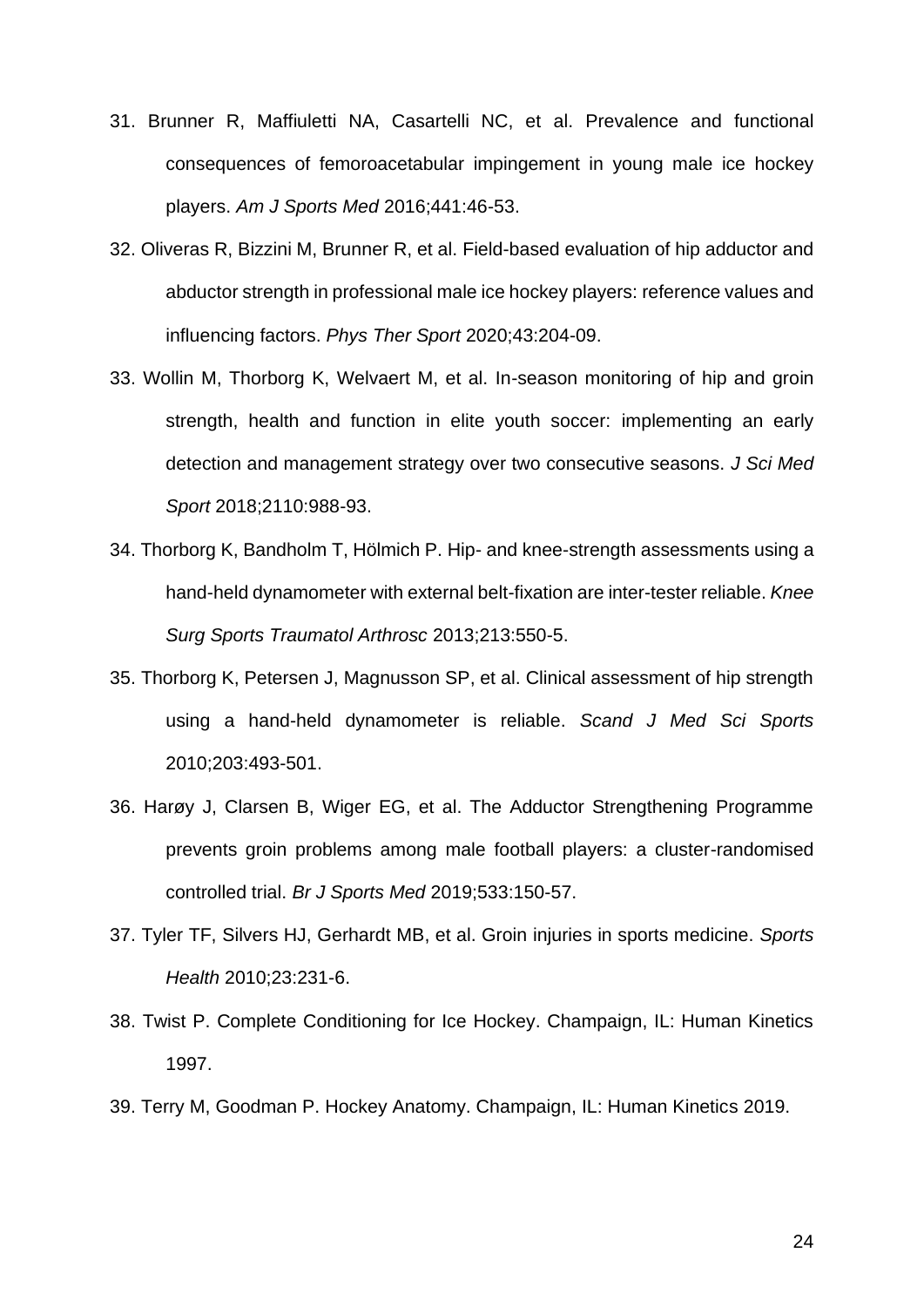- 40. Bizzini M, Notzli HP, Maffiuletti NA. Femoroacetabular impingement in professional ice hockey players: a case series of 5 athletes after open surgical decompression of the hip. *Am J Sports Med* 2007;3511:1955-59.
- 41. Casartelli NC, Bizzini M, Maffiuletti NA, et al. Rehabilitation and return to sport after bilateral open surgery for femoroacetabular impingement in a professional ice hockey player: a case report. *Phys Ther Sport* 2015;162:193-201.
- 42. Lorentzon R, Wedrèn H, Pietilä T. Incidence, nature, and causes of ice hockey injuries: a three-year prospective study of a Swedish elite ice hockey team. *Am J Sports Med* 1988;164:392-96.
- 43. Molsa J, Airaksinen O, Nasman O, et al. Ice hockey injuries in Finland. A prospective epidemiologic study. *Am J Sports Med* 1997;254:495-9
- 44. Flik K, Lyman S, Marx RG. American collegiate men's ice hockey: an analysis of injuries. *Am J Sports Med* 2005;332:183-7.
- 45. Emery CA, Kang J, Shrier I, et al. Risk of injury associated with body checking among youth ice hockey players. *JAMA* 2010;30322:2265-72.
- 46. Brunner R, Bizzini M, Niedermann K, et al. Epidemiology of traumatic and overuse injuries in Swiss professional male ice hockey players. *Orthop J Sports Med* 2020;810:2325967120964720.
- 47. Steffen K, Emery CA, Romiti M, et al. High adherence to a neuromuscular injury prevention programme (FIFA 11+) improves functional balance and reduces injury risk in Canadian youth female football players: a cluster randomised trial. *Br J Sports Med* 2013;4712:794-802.
- 48. Petersen J, Thorborg K, Nielsen MB, et al. Preventive effect of eccentric training on acute hamstring injuries in men's soccer: a cluster-randomized controlled trial. *Am J Sports Med* 2011;3911:2296-303.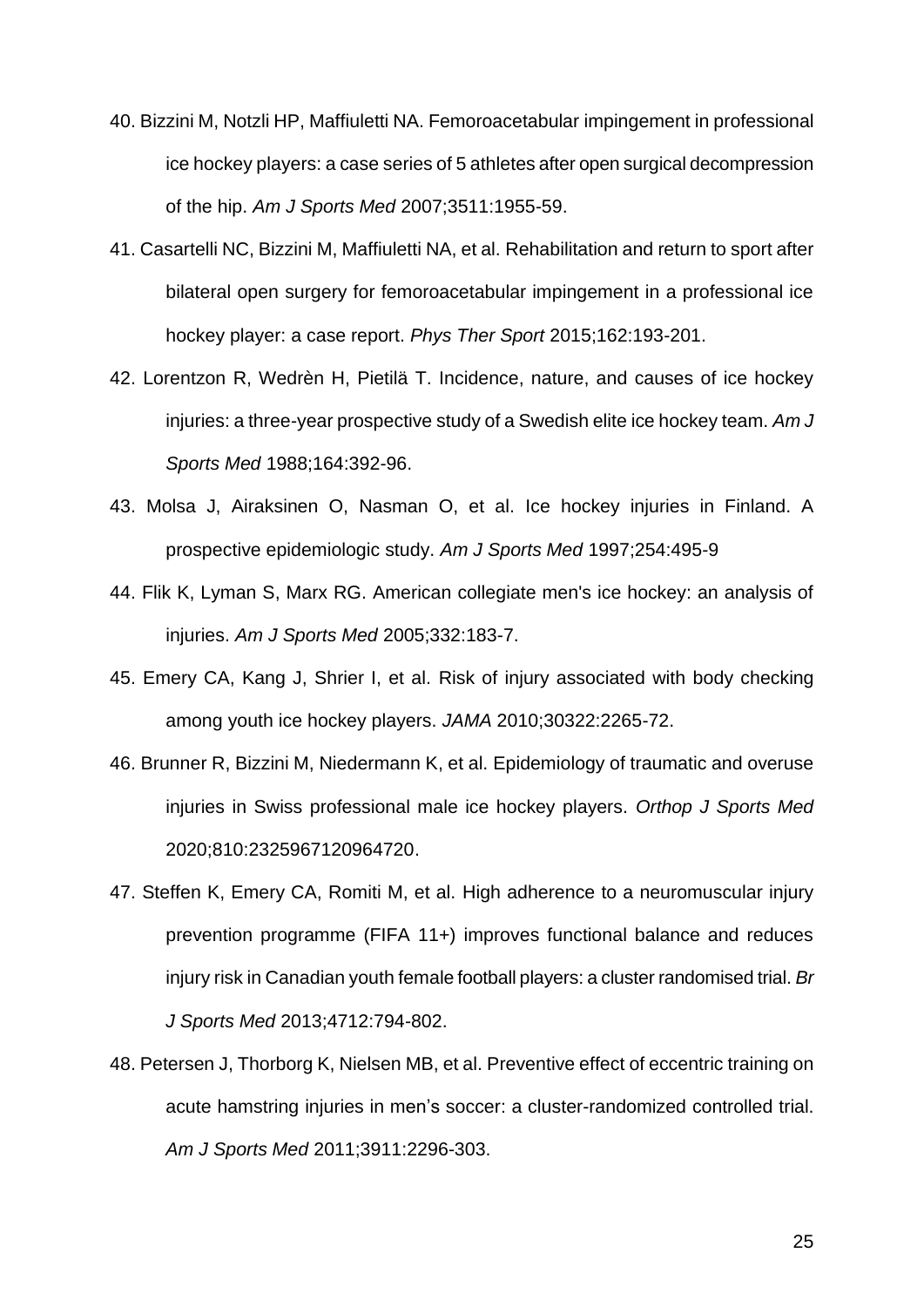- 49. Schaap R, Bessems K, Otten R, et al. Measuring implementation fidelity of schoolbased obesity prevention programmes: a systematic review. *Int J Behav Nutr Phys Act* 2018;151:75-75.
- 50. Döring N, Bortz J. Forschungsmethoden und Evaluation in den Sozial- und Humanwissenschaften. Berlin: Springer 2016.
- 51. Mayring P. Qualitative Inhaltsanalyse. In: Mey G, Mruck K, eds. Handbuch Qualitative Forschung in der Psychologie. Wiesbaden: Springer 2010:601-13.
- 52. Owoeye OBA, McKay CD, Verhagen EALM, et al. Advancing adherence research in sport injury prevention. *Br J Sports Med* 2018;5217:1078-79.
- 53. Clarsen B, Myklebust G, Bahr R. Development and validation of a new method for the registration of overuse injuries in sports injury epidemiology: the Oslo Sports Trauma Research Centre (OSTRC) overuse injury questionnaire. *Br J Sports Med* 2013;478:495-502.
- 54. Thorborg K, Hölmich P, Christensen R, et al. The Copenhagen Hip and Groin Outcome Score (HAGOS): development and validation according to the COSMIN checklist. *Br J Sports Med* 2011;456:478-91.
- 55. Ory M, Resnick B, Jordan PJ, et al. Screening, safety, and adverse events in physical activity interventions: collaborative experiences from the behavior change consortium. *Ann Behav Med* 2005;29 Suppl:20-8.
- 56. Resnik D. The ethics of research with human subjects: protecting people, advancing science, promoting trust. Research Triangle Park, NC: Springer 2018.
- 57. Julious SA. Sample size of 12 per group rule of thumb for a pilot study. *Pharm Stat* 2005;44:287-91.
- 58. Leppanen M, Pasanen K, Clarsen B, et al. Overuse injuries are prevalent in children's competitive football: a prospective study using the OSTRC Overuse Injury Questionnaire. *Br J Sports Med* 2019;533:165-71.